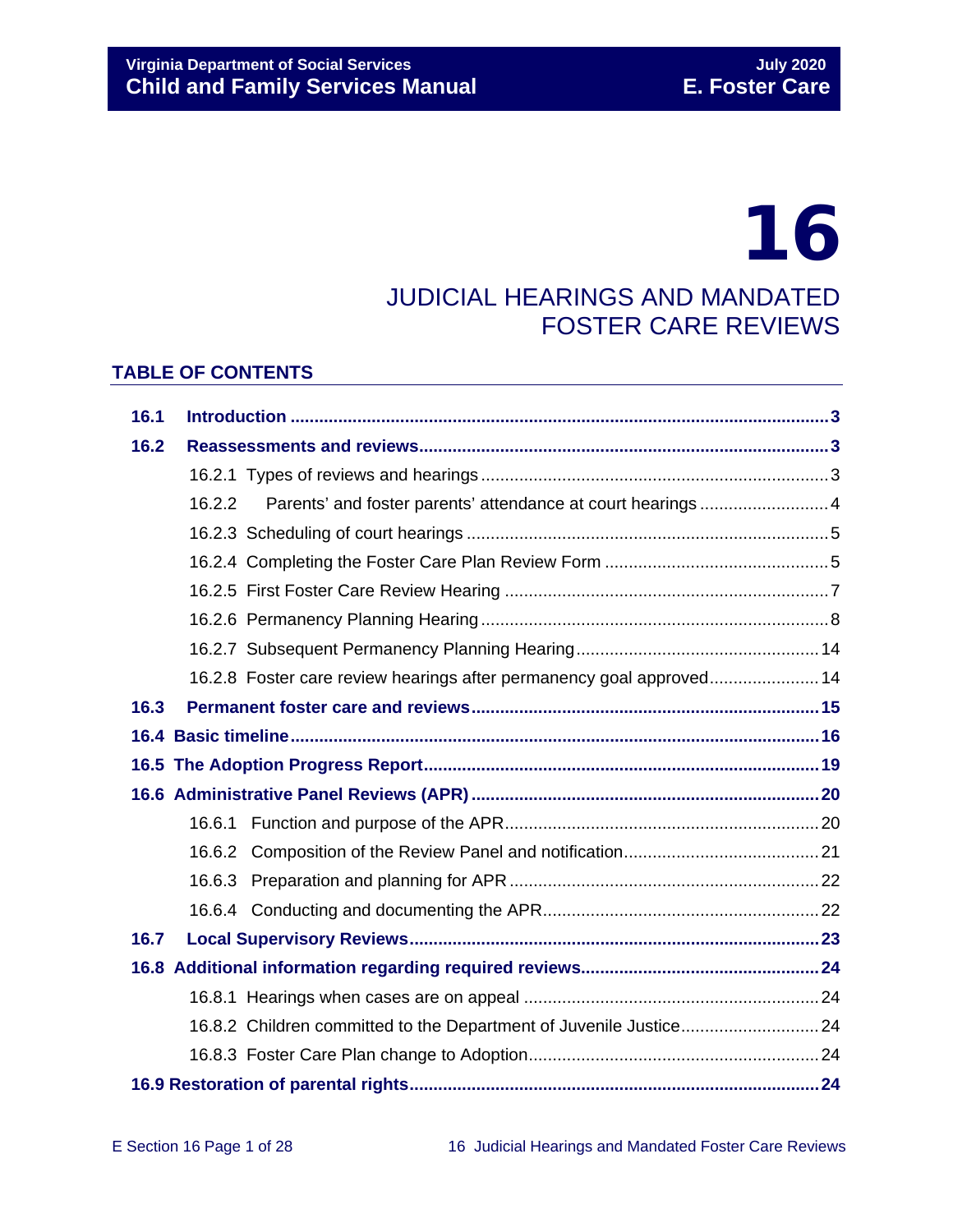## **Virginia Department of Social Services July 2020 Child and Family Services Manual E. Foster Care**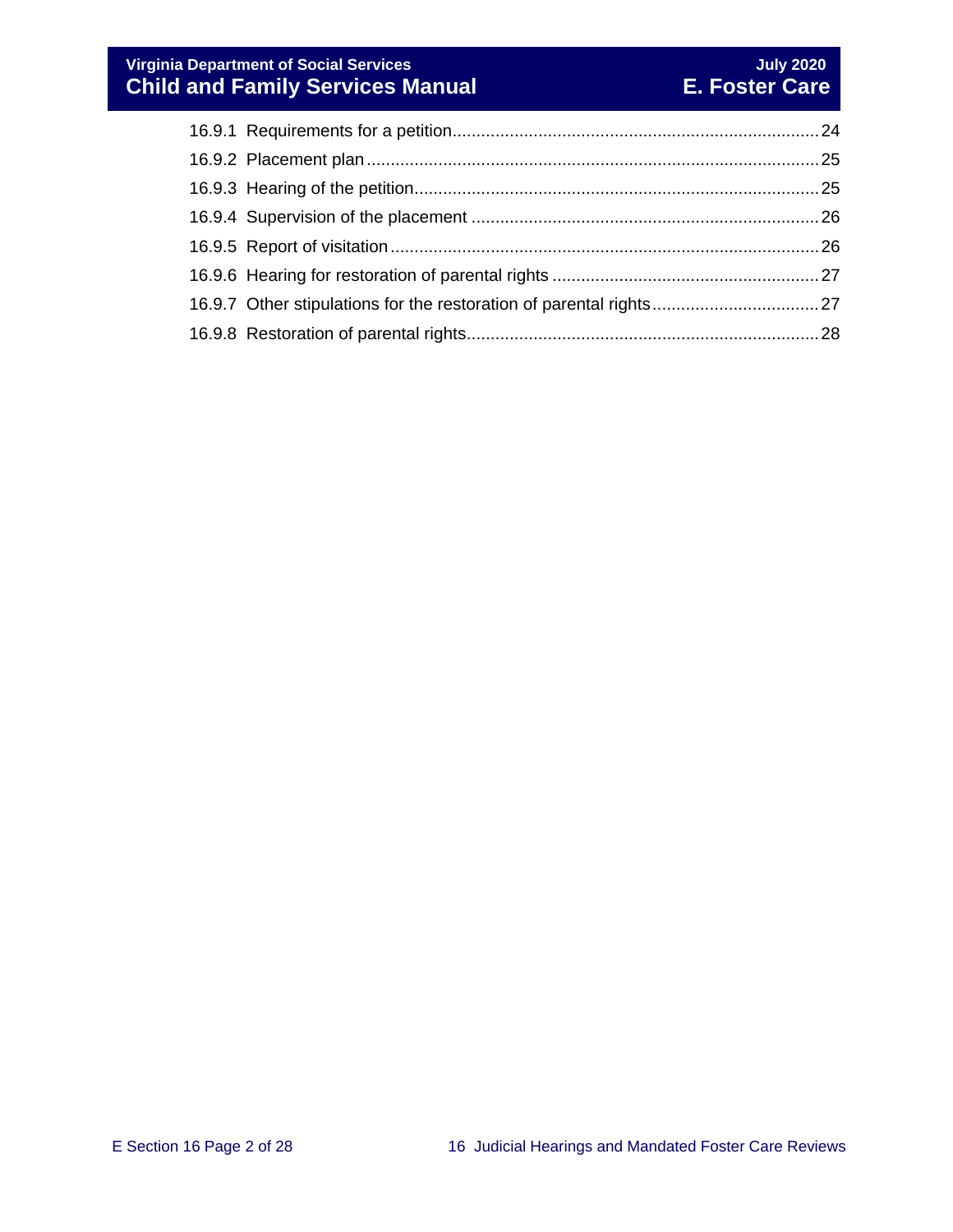## 16 JUDICIAL AND MANDATED FOSTER CARE REVIEWS

## <span id="page-2-0"></span>**16.1 Introduction**

The Code of Virginia requires that foster care plans for children in custody or foster care placement be reviewed to assure the effectiveness of permanency planning for every child. Procedures for review are described below  $(\frac{6}{5}, \frac{63.2-907}{6}]$  $(\frac{6}{5}, \frac{63.2-907}{6}]$  $(\frac{6}{5}, \frac{63.2-907}{6}]$  and  $16.1-282$ ). The types of reviews are foster care review hearings, permanency planning hearings, administrative panel reviews, and supervisory reviews. These review dates shall be entered into OASIS. Every LDSS shall ensure that, unless it interferes with the safety of the child, the child or youth is available for the judge or hearing authority to meet with and discuss the child or youth's proposed permanency plan. The court system also plays a critical role in meeting the eligibility requirements of federal funding sources. Service workers and supervisors should review all court orders for appropriate language including but not limited to "contrary to the welfare" and "reasonable efforts" consistent with requirements for each order in each case.

## <span id="page-2-1"></span>**16.2 Reassessments and reviews**

## <span id="page-2-2"></span>**16.2.1 Types of reviews and hearings**

- **Foster care review hearing** (§ [16.1-282\)](https://law.lis.virginia.gov/vacode/16.1-282/). This is a court hearing to review progress made on the foster care plan. This hearing is held within four (4) months of the 60-day dispositional hearing or the hearing approving the entrustment agreement and continues to be held in certain instances.
- **Permanency planning hearing** (§ [16.2-282.1\)](https://law.lis.virginia.gov/vacode/title16.1/chapter11/section16.1-282.1/). This is a court hearing where action is to be taken by the court to achieve permanency for a child. Although state code permits the permanency planning hearing to be scheduled within six (6) months of the foster care review or within ten (10) months of the dispositional hearing, the courts are routinely scheduling the first permanency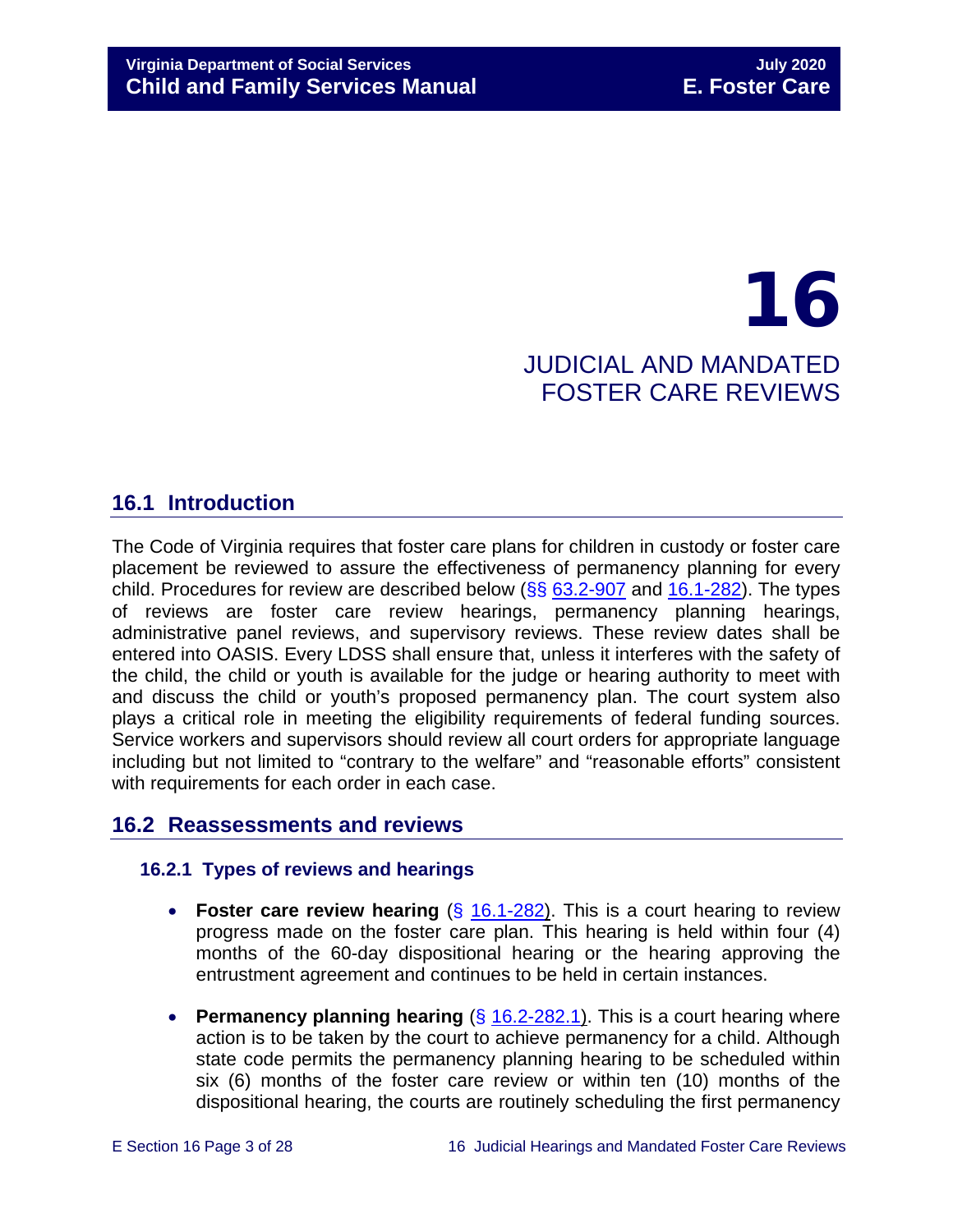planning hearing within five (5) months of the review hearing. This allows a grace period of 30 days prior to the 12 month federal requirement that the permanency planning hearing be held in the event that the case cannot be heard as scheduled. This hearing is held for every child:

- o Within five (5) months of the first foster care review hearing.
- o Within nine (9) months of the dispositional hearing.

A permanency planning hearing should be held earlier if permanency can be achieved for the child earlier. If a permanent plan cannot be achieved at this hearing, a second permanency planning hearing shall be held within six (6) months. The court shall make a judicial determination that reasonable efforts have been made. (See [Section](#page-15-0) 16.4 for a basic timeline of the court hearing dates and requirements.)

If the court determines that reasonable efforts do not need to be made to reunite the child with the parent at a hearing other than a permanency planning hearing, a permanency planning hearing shall be held **within 30 days** of that determination.

- **Administrative Panel Reviews (APR)**. Federal law requires reviews every six (6) months. These may be court reviews or a court review alternating with an APR. APRs are not court hearings, but reviews held by LDSS instead of court reviews for children who have a permanency goal of adoption, or permanent foster care. They are held within six (6) months of the permanency planning hearing where a permanency goal is approved and yearly thereafter, alternating with court reviews as appropriate. APRs are also held for those youth assigned the goal of independent living or permanent foster care and are in the Fostering Futures Program. The APR for these young adults shall occur every six (6) months while they are in the program unless the court requires a court review instead.
- **Local Supervisory Reviews**. These are reviews for youth that turned age 18 prior to July 1, 2016 and who continue to receive independent living services. Court hearings are not required for these youth. These reviews are held every six (6) months.

#### <span id="page-3-0"></span>**16.2.2 Parents' and foster parents' attendance at court hearings**

Parents are to be provided notice of each hearing by the court. At each hearing, they will be given notice of the next hearing. If they are not present, they shall be summoned to the next hearing. If they have been given proper notice, or the court determines they cannot be found after diligent efforts to locate the parent(s) have been made on the part of the LDSS, the hearing may be held without parents present. The intent of this requirement is to ensure all possible efforts are made to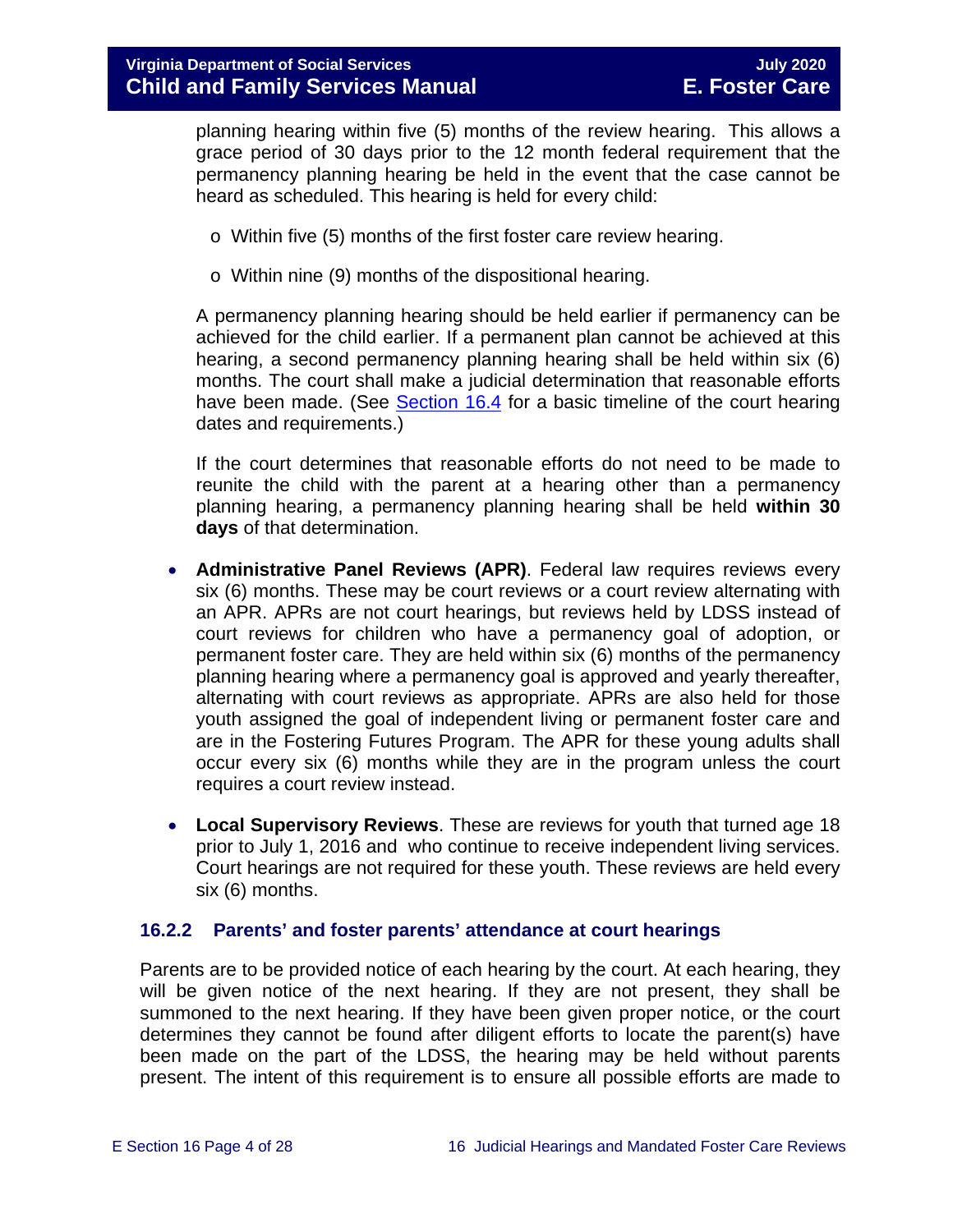find and involve the parent(s) in planning for the child. Parents whose rights have been terminated do not receive notice.

Foster parents and pre-adoptive parents are to be notified of every hearing in writing. Their names shall be included on the foster care plan transmittal submitted to the court. Service workers should also discuss upcoming hearings with the parents and foster and adoptive parents and encourage their attendance.

The service worker should provide and discuss with the foster parent, pre-adoptive parent, or relative caregiver a copy of the brochure [Adoption and Safe Families Act:](http://www.courts.state.va.us/courtadmin/aoc/cip/home.html)  [Applying the Notice and Right to Be Heard Provision in Virginia's Juvenile and](http://www.courts.state.va.us/courtadmin/aoc/cip/home.html)  [Domestic Relations District Courts.](http://www.courts.state.va.us/courtadmin/aoc/cip/home.html) This brochure explains the requirements that they must be provided with timely notice of and an opportunity to be heard in six month review hearings and permanency hearings held with respect to the child in their care. It explains they do not have the right to standing as a party to the case. It also describes the participants in the case and what they may expect by way of notice and "a right to be heard."

The foster parent, pre-adoptive parent, or relative caregiver should be encouraged to attend and speak at the hearing, when recognized by the judge, with respect to the child during the time the child is in their care.

## <span id="page-4-0"></span>**16.2.3 Scheduling of court hearings**

At each court hearing, the court places the next court hearing on the docket. The court shall also provide notice to those present who need to attend the next hearing. If the court establishes the next court date on the docket, the LDSS will not have to ask the court to set a court date.

## <span id="page-4-1"></span>**16.2.4 Completing the Foster Care Plan Review Form**

Prior to the foster care review hearing, the permanency planning hearing, or the APR, the worker should reassess the progress that has been made toward meeting the permanency goal in the foster care plan. The worker records the results of that reassessment on the Foster Care Review Form developed in accordance with the requirements below. The review form provides a description of what has happened in the case since the foster care plan was developed. For children with a goal of adoption, the Foster Care Review Form and the Adoption Progress Report shall be submitted to the court whenever a hearing is held. However, only the Adoption Progress Report shall be submitted to court for the APR.

Input from the birth family or prior custodian, foster parents, or other providers, the child, and other individuals involved with, or significant to, the child and family such as therapists, friends, relatives, and teachers, shall be sought in completing this reassessment.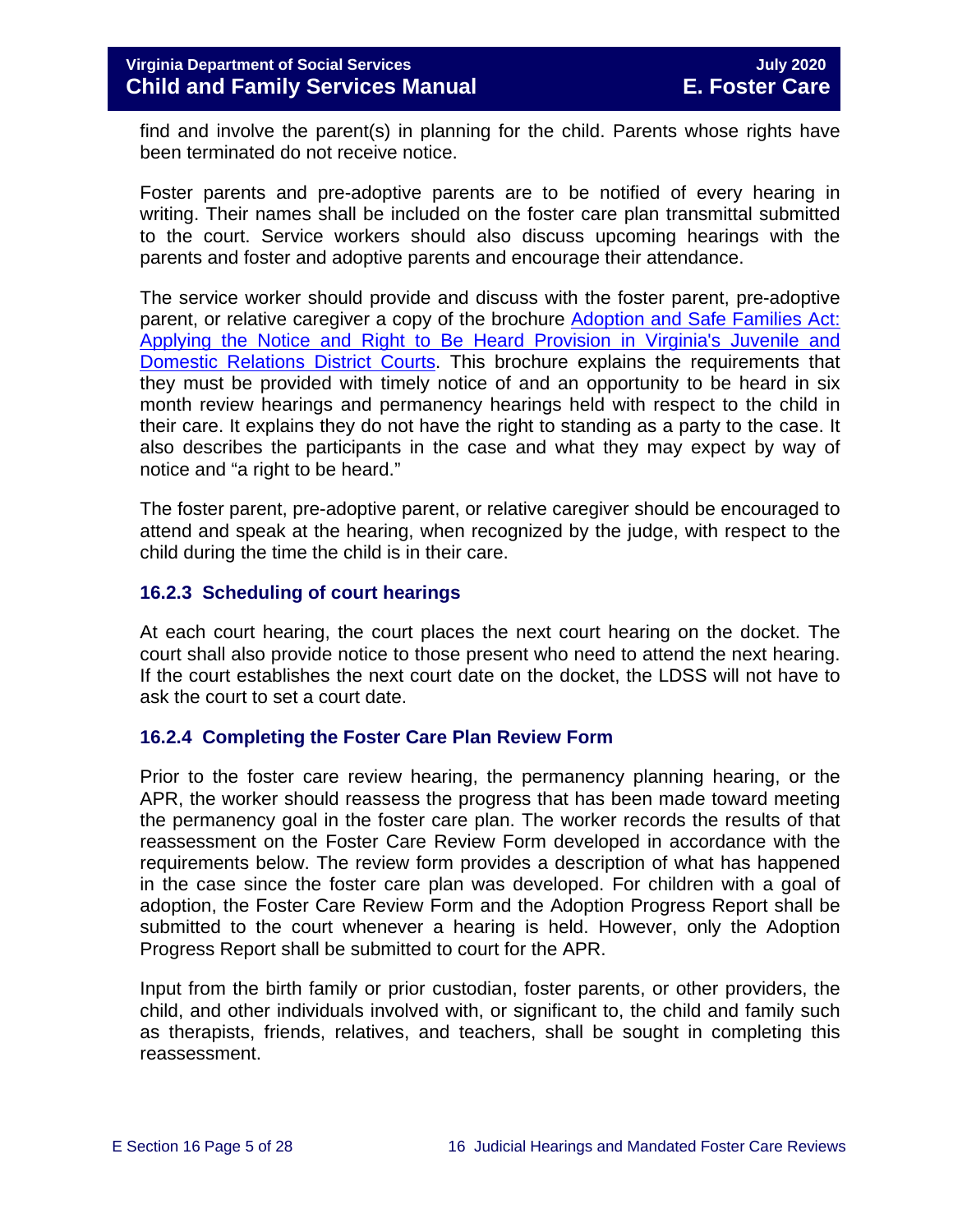The Service Plan Review Form shall be signed by the worker and supervisor, and includes:

- The services which were offered to the child and family to meet the needs identified in the last service plan.
- The appropriateness of services, and the barriers to goal achievement, including identification of resources that are needed by the family that are not available in the community.
- A discussion of the effectiveness of the services provided.
- Any changes in the service plan, such as changes in services, placement, or visitation.
- The reasons for retaining the child in care, including efforts to return the child home, when the child is expected to return home and when appropriate, an assessment of the risk to the child should the child return home or be placed with relatives.
- Efforts made to work towards the identified concurrent goal and how it might be achieved if the primary goal, usually return home, is ruled out.
- If the child is not going to return home, the service plan review shall document the continued intensive on-going efforts to achieve permanency. The service plan shall state another goal for the child, when that goal is anticipated to be achieved; and in the case of placement in an adoptive home, when the LDSS will file for TPR. The foster care plan shall also indicate when out-of-state placements were considered and why; and if the child is placed out-of-state the foster care plan shall include how this placement is in the best interest of the child and continues to be the most appropriate placement for the child.
- For youth who have attained age 14, the services needed to transition from foster care to independent living. This is addressed by attaching the youth's transition plan to the foster care plan for submission to court.
- The birth family's or prior custodian's current situation.
- The frequency, duration, location, and results of any visitation.
- Information about the child's relationship with the birth family, including relatives.
- Information regarding the child's current relationship with siblings and, if siblings are not placed together, the communication or visitation plan describing the plan for maintaining contact between the siblings and services being provided to achieve reunification.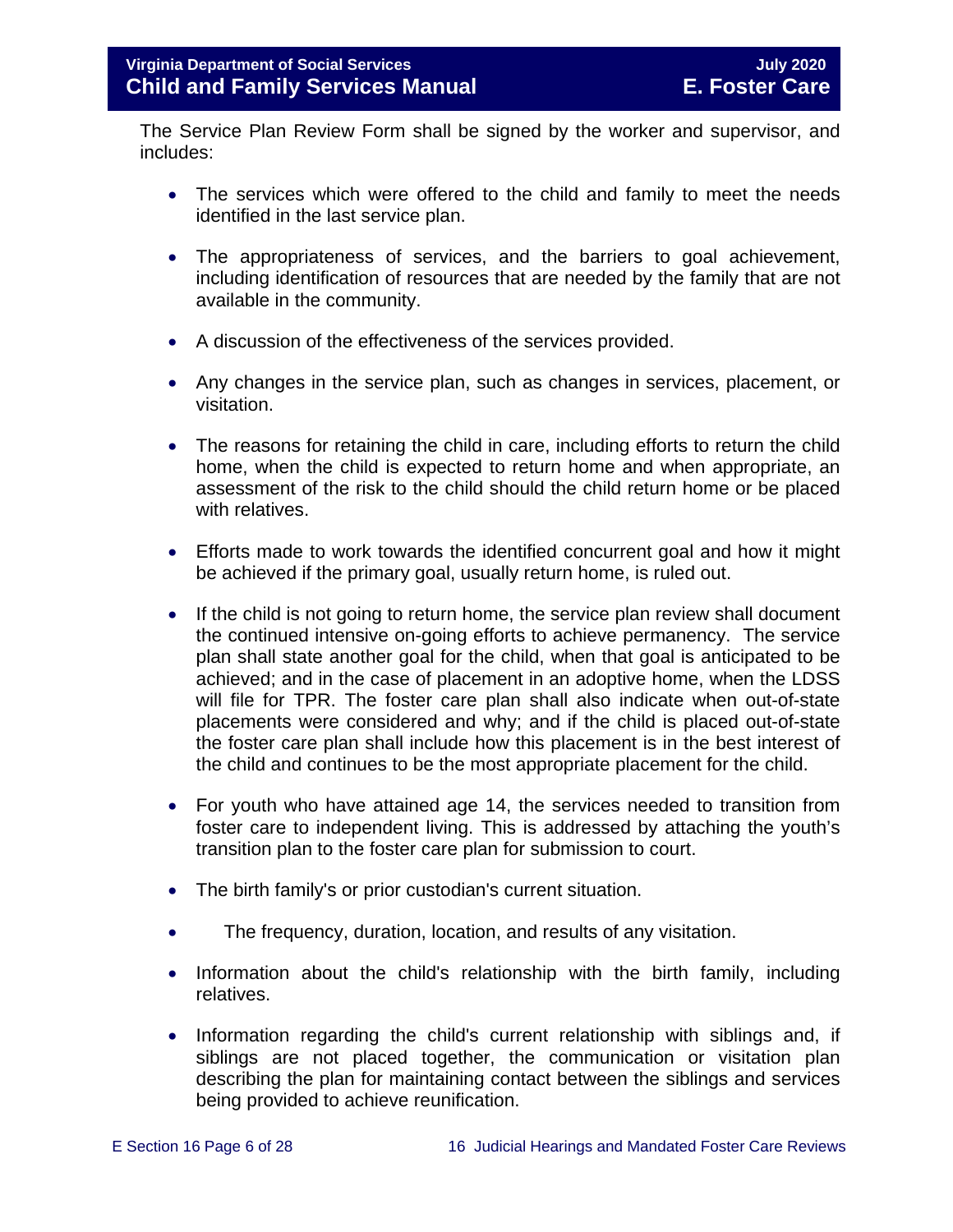- Pertinent information about birth, medical, and developmental history of the child, if not available in prior assessments.
- Information on current health and physical development and recommendations for any necessary follow-up treatment or further checkup with specialists.
- The child's health report from OASIS shall be attached to the foster care review document and be submitted to court.
- Current information on psychological, social, and educational functioning with specific descriptions and recommendations regarding peer relationships, coping mechanisms, learning disabilities, emotional symptoms, or behavior problems, and the current educational status of the child.
- The child's education screen from OASIS shall be printed and attached to the foster care plan to address the child's educational status.
- Information from the foster parents or other providers about the child's adjustment to foster care, efforts to implement normalcy in the placement, and the child's current level of social and emotional functioning. Information about the child's relationship with the foster parents or other providers shall be included to assess the degree of attachment with the child.
- Any changes in identified needs and services to be provided during the next six (6) months for children and their families.
- A statement that parents with residual parental rights or prior custodians have been notified in writing of any change in placement, visitation privileges, and provided with **ten (10) days advanced notice** of the review.

## <span id="page-6-0"></span>**16.2.5 First Foster Care Review Hearing**

The purpose of the first foster care review hearing is to review the progress made on the initial foster care plan or make changes in the plan pursuant to  $\frac{6}{9}$  [16.1-282.](https://law.lis.virginia.gov/vacode/title16.1/chapter11/section16.1-282/)

The first foster care review hearing is scheduled to be held within four (4) months after the 60-day dispositional hearing or the hearing at which the foster care plan is initially reviewed.

**Thirty (30) days prior** to the scheduled hearing, the LDSS will submit to the court:

- A petition for a Foster Care Review Hearing.
- A Foster Care Plan Review Form which shall include any updates to the initial Foster Care Service Plan.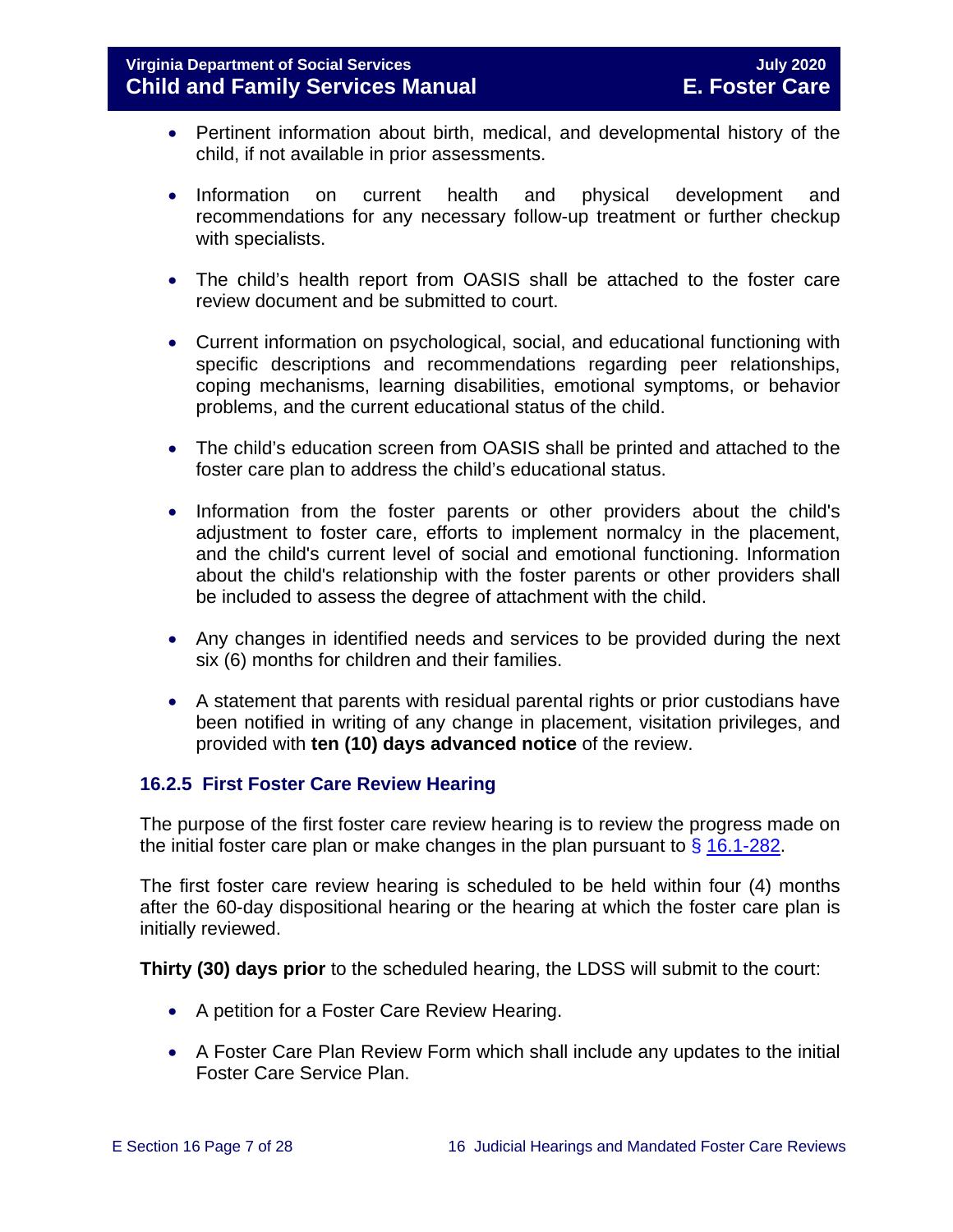- An updated Client Education Report printed from OASIS.
- An updated Client Health Report printed from OASIS.
- A Transition Plan and signature page, signed at least annually by the youth age 14 and older, acknowledging receipt of his/her rights.
- A Foster Care Plan Transmittal listing individuals who should receive a copy of the petition and/or be notified of the hearing. These include the child, if age 12 or over, the parents, foster, pre-adoptive, and relative caregivers, guardian or prior custodian, the Guardian ad Litem, the LDSS, and any other interested parties the court directs.
- A new foster care plan is not required unless the goal changes.

The court will review progress toward meeting the foster care goal, approve changes to the plan, enter any appropriate orders, and determine whether reasonable efforts have been made to return the child home if that is the goal or to finalize another permanent placement.

The service worker shall verify that the judge has correctly checked the box that indicates reasonable efforts have been made.

## <span id="page-7-0"></span>**16.2.6 Permanency Planning Hearing**

The Code of Virginia  $\frac{6}{9}$  [16.1-282.1](https://law.lis.virginia.gov/vacode/16.1-282.1/) describes the permanency planning hearing.

#### **16.2.6.1 Purpose of the Permanency Planning Hearing**

The purpose of this hearing is to establish a permanent goal for a child and either to achieve the permanent goal or to defer such action through the approval of an interim plan for the child. Because timely permanency is critical for healthy development and a sense of security and safety for children, all efforts to achieve the permanency plan and avoid a continuation of foster care placement shall be made. The court shall ask the child, in an age-appropriate manner, about the child's permanency goal and make a judicial determination this is in the best interest of the child.

## **16.2.6.2 Scheduling of the Permanency Planning Hearing**

This hearing should be scheduled at the previous foster care review hearing. The first permanency planning hearing shall occur within five (5) months of the foster care review hearing and within 11 months of the date of placement.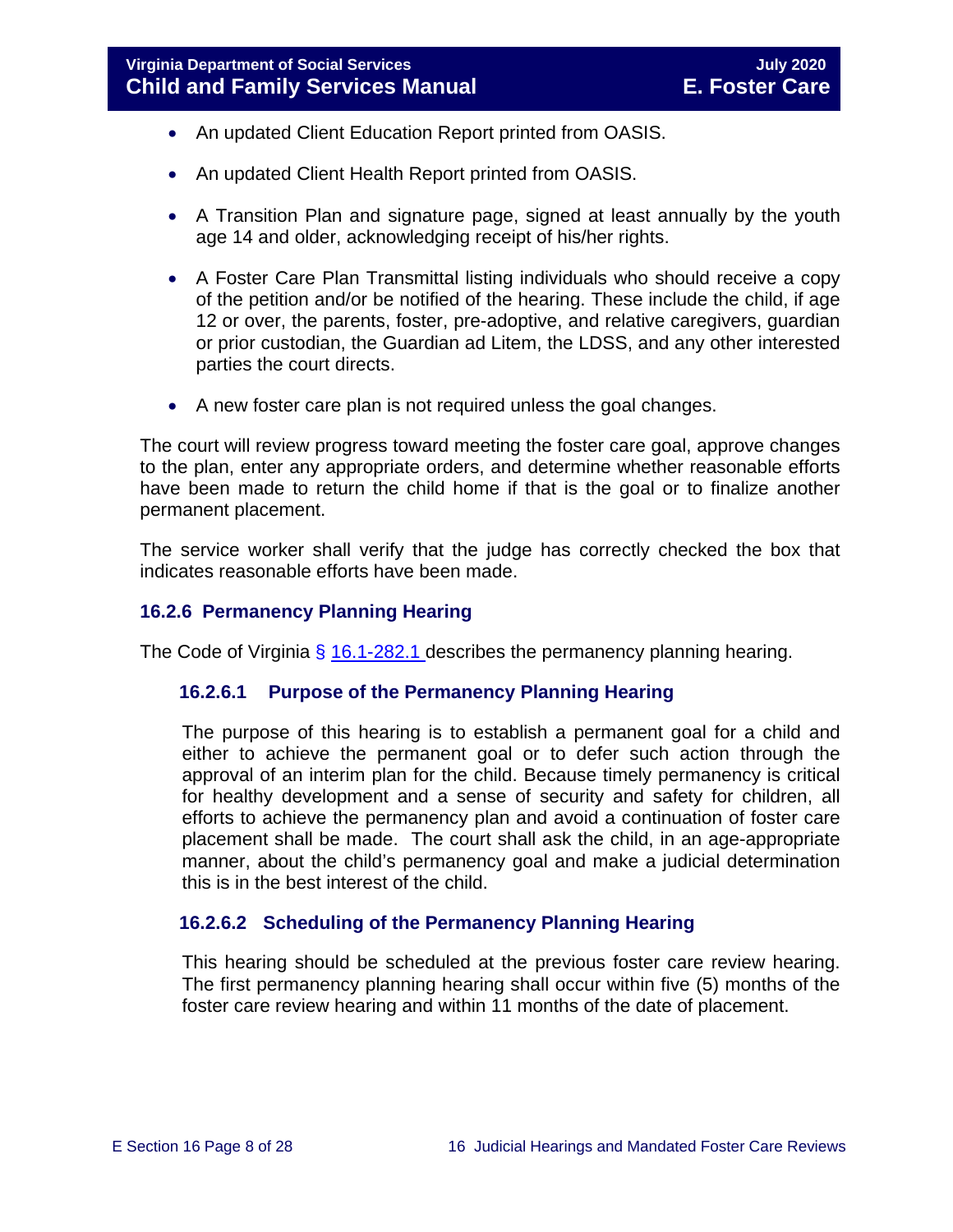## **16.2.6.3 Materials submitted to the court**

**Thirty (30) days prior** to the hearing, the service worker submits to the court a Permanency Planning Hearing Petition, a Foster Care Plan Transmittal Form, a a new Foster Care Plan Review Form, and a new Foster Care Service Plan. A new Foster Care Service Plan is not required if the petition filed by the LDSS will result in permanency being achieved. *If the child has been in the custody of the LDSS for 15 out of the last 22 months and no TPR petition has been filed, the LDSS must state in its petition for permanency planning the reasons why a TPR petition has not been filed (see [Section 16.2.6.5\)](#page-10-0) and the reasonable efforts made towards reunification or transfer of custody to a relative and the timeline of such efforts (*§ *[16.1-282.1\)](https://law.lis.virginia.gov/vacode/16.1-282.1/).* The LDSS shall petition the court to take one of the following actions:

- Return custody to parents or prior custodians;
- Transfer custody to relatives;
- Dissolve the non-custodial foster care agreement and return the child home;
- Terminate parental residual rights pursuant to [§16.1-283.](https://law.lis.virginia.gov/vacode/16.1-283/) The LDSS shall file a foster care plan changing the goal to Adoption;
- Place the child in permanent foster care (child shall be at least 16 years of age). The LDSS shall identify the permanent foster parents with whom the child:
	- o Has a significant bond.
	- o Is living.
- Approve the goal of Another Planned Permanent Living Arrangement (APPLA) for children at least 16 years of age or older;
- Continue custody with the LDSS; or
- Transfer custody to the LDSS of a child in non-custodial foster care.

## **16.2.6.4 Submitting new Foster Care Service Plan**

The plan submitted at the permanency planning hearing shall include:

- An updated Client Education Report printed from OASIS
- An updated Client Health Report printed from OASIS,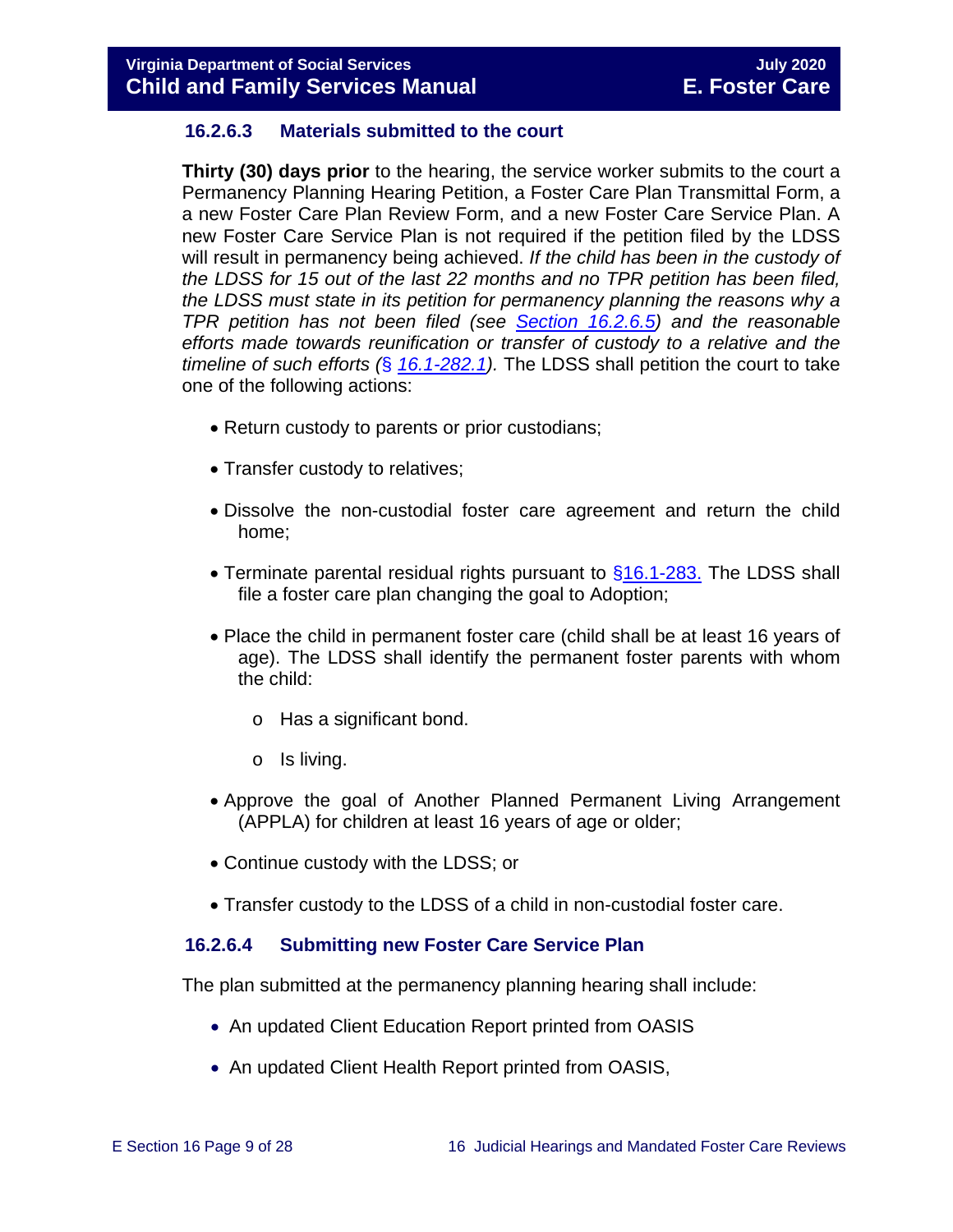• An updated Transition Plan and signature page, signed at least annually by the youth age 14 and older, acknowledging receipt of his/her rights

The plan shall address additional issues and the services to be provided related to achieving permanency for the child when permanency is not achieved by this hearing. Issues to address include:

- If the LDSS decides that it is in the best interests of the child to ask for continued custody and the goal is Return Home or Placement with Relatives, the foster care plan shall describe how the LDSS intends to accomplish the goal of Return Home or Placement with Relatives in the next six (6) months.
- The LDSS shall explain in the foster care plan part B, why the child could not be returned home, adopted, or placed with relatives and custody transferred.
- If the LDSS petitions the court to transfer custody to parents, prior custodians, or relatives, the LDSS does not have to submit a new foster care plan to the court at the permanency hearing. It will describe the reunification services that will be provided to the family in the Foster Care Plan Review Form. If the court does not approve the transfer of custody, the LDSS will need to develop a new foster care plan identifying how it will achieve the goal for the child in the next six (6) months.

The LDSS shall determine whether it will petition for termination of parental rights.

- If the LDSS determines it will not petition for termination of parental rights at the permanency planning hearing, it shall document in the foster care plan or the permanency plan (Part B) one of the exceptions *detailed in Section 16.2.6.5*.
- If the LDSS determines it will petition for TPR at this hearing, it shall:
	- $\circ$  File a petition which states termination of parental rights is in the best interests of the child.
	- o File a foster care plan with the goal of adoption.
	- o File petition(s) for termination of parental rights if it is ready to do so.
- *If the LDSS determines it will petition for TPR but not at this hearing*, it should petition **within 30 days** of the hearing to assure that federal requirements are met. *A foster care plan with the goal of adoption and*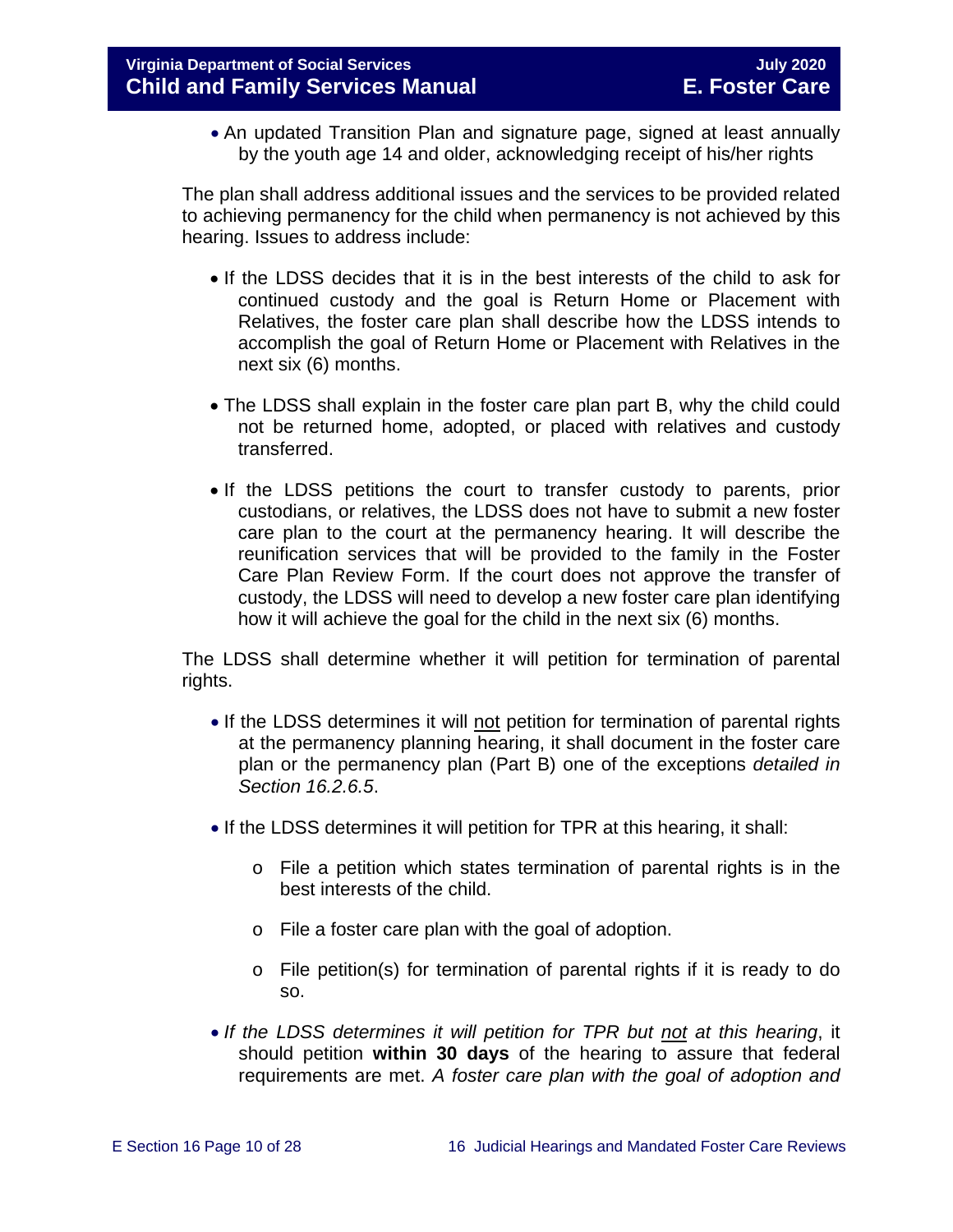*petition which states termination of parental rights is in the best interest of the child will still need to be filed for this hearing.* 

- o Federal law requires that the LDSS petition for TPR by the end of the 15<sup>th</sup> month of placement for children adjudicated abused and neglected, who have been in care 15 of the last 22 months and by the end of the 15<sup>th</sup> month of placement for all other children who have been in care 15 out of the last 22 months unless an exception cited above exists.
- If the court does not approve the request of the LDSS to change the goal to Adoption or seek termination of parental rights, the LDSS will not be required to petition for TPR since the court *has* determined that another course of action is in the best interests of the child.

The LDSS may submit to the court a written Post-Adoption Contact and Communication Agreement (PACCA), if appropriate (see [Section 9.11\)](https://fusion.dss.virginia.gov/Portals/%5bdfs%5d/Files/DFS%20Manuals/Foster%20Care%20Manuals/Foster%20Care%20Manual%2007-2020/Final%20Foster%20Care%20Manual%2007-2020/section_9_achieving_permanency_goal_adoption.pdf#page=33).

See [Section 9.4](https://fusion.dss.virginia.gov/Portals/%5bdfs%5d/Files/DFS%20Manuals/Foster%20Care%20Manuals/Foster%20Care%20Manual%2007-2020/Final%20Foster%20Care%20Manual%2007-2020/section_9_achieving_permanency_goal_adoption.pdf#page=5) for additional information *on termination of parental rights.*

## <span id="page-10-0"></span>*16.2.6.5 Exceptions to the requirement to file for TPR*

*The LDSS must determine whether it will petition for termination of parental rights. If the LDSS determines it will not petition for termination of parental rights at the permanency planning hearing, it must document in the foster care plan or the permanency plan (Part B) one of the following exceptions:*

- *1) The child is being cared for by a relative and the relative is pursuing custody of the child and does not want to adopt (document the following):*
	- o *Where the child is placed;*
	- o *Length of time in the home;*
	- o *Adjustment of the child to the placement;*
	- o *Stability of the placement;*
	- o *Fitness and capability of the relative;*
	- o *Safety and quality of care the child receives;*
	- o *Commitment of the relative to the child (present and future); and*
	- o *That adoption has been discussed with the relative.*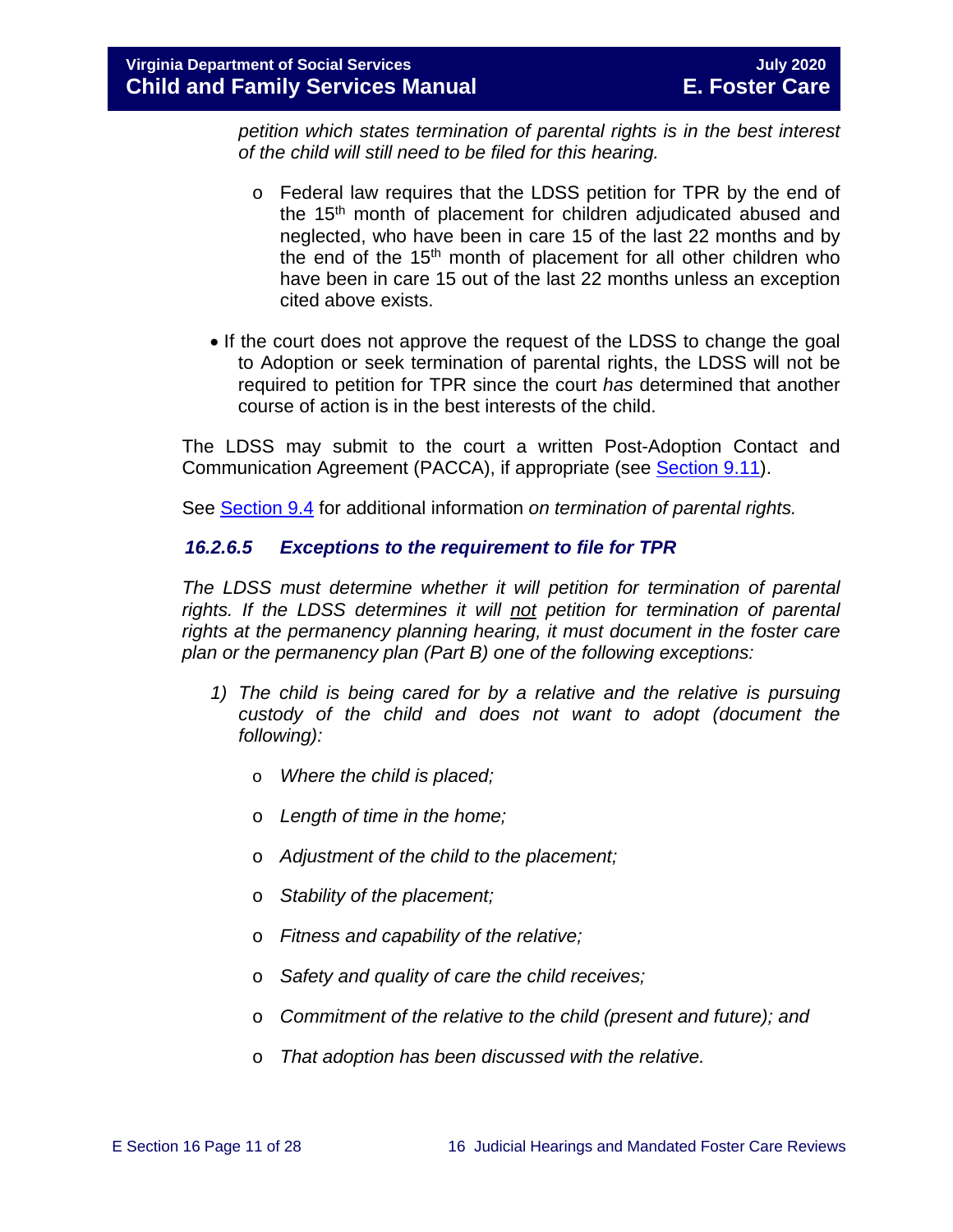- *2) The LDSS has not provided services to the parents deemed necessary for the safe return of the child (document the following):*
	- o *The specific reunification services not provided, but considered necessary for the child's safe return;*
	- o *The reason such services are delayed or have not been provided within the time frames outlined in the case plan;*
	- o *Steps to remedy the failure to provide services;*
	- o *If services are provided the likelihood it will bring about safe reunification within a specified time (indicate that time frame).*
- *3) TPR is not in the best interests of the child. The law requires that the LDSS document a compelling reason explaining why termination is not in the best interests of the child.*

*Determinations regarding compelling reasons must be made on a caseby-case basis.*

*Examples of compelling reasons for not petitioning for TPR include (but are not limited to):*

- o *A parent has made substantial progress toward eliminating the problem that caused the child's placement in foster care; it is possible for the child to safely return home within six months, and the child's return home will be in the child's best interest;*
	- **If this is selected as a compelling reason, the LDSS shall** *document in the foster care plan what services the parents must still complete and the timeframe for completion. The LDSS must provide specific reasons as to why the services have not been completed in 15 months. The LDSS must also document a specific plan to initiate a trial home visit prior to the next court hearing.*
- o *Another permanency plan is better suited to meet the health and safety needs of the child. The following situations are examples of when an alternative permanency plan may be in the child's best interest:*
	- *The child is 14 years of age or older, objects to the TPR (*§ [16.1-283](https://law.lis.virginia.gov/vacode/title16.1/chapter11/section16.1-283/) *G), and does not wish to be adopted after documented efforts, including therapeutic interventions. The LDSS must make continuous efforts towards permanency.*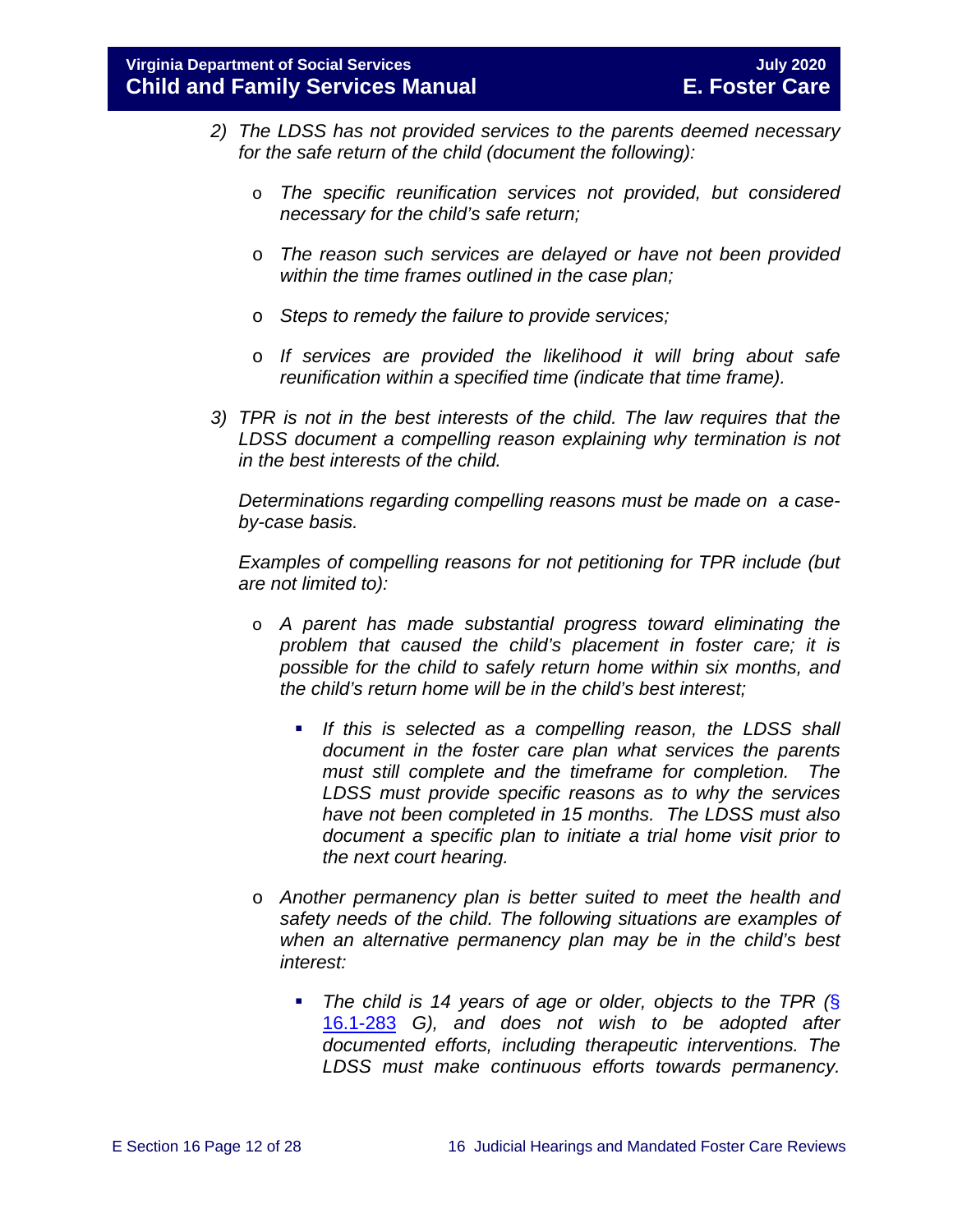*(See [Section 9.5 and 9.5](https://fusion.dss.virginia.gov/Portals/%5bdfs%5d/Files/DFS%20Manuals/Foster%20Care%20Manuals/Foster%20Care%20Manual%2007-2020/Final%20Foster%20Care%20Manual%2007-2020/section_9_achieving_permanency_goal_adoption.pdf#page=17) regarding preparing and involving youth regarding adoption)* 

- *The parent and child have a significant bond, but the parent is unable to care for the child because of an emotional or physical disability and the child's relative caregiver or permanent foster parent has committed to raising the child to adulthood and facilitating visits with the parent;*
- *The child is 16 years old, has a severe and chronic emotional, physical or neurological disabling condition for which the child requires long-term residential treatment, and meets the criteria for a goal of Another Planned Permanent Living Arrangement (APPLA).*
- *The child entered foster care due to reasons other than abuse and neglect; their parent, guardian or legal custodian has cooperated with referrals, visitation, family conferences and therapy; the child is uncooperative or inconsistent with services or referrals; and the child continues to require placement to address reason for entry.*
- o *If the LDSS has questions regarding appropriate use of a compelling reason not to file for termination of parental rights, they may reach out to their regional practice consultant to discuss the specific, unique circumstances that exist in their case.*

*If the LDSS does not file for termination of parental rights when a child has been in care for 15 out of the last 22 months, they must submit a report to their regional practice consultant that includes a clear description of the reasons why such a petition has not been filed and the reasonable efforts made regarding reunification or placement of the child with a relative. The LDSS must submit the report, using the [Summary of Decision to Not File TPR Form,](https://fusion.dss.virginia.gov/Portals/%5bdfs%5d/Files/DFS%20FORMS/Foster%20Care%20Forms/Summary%20of%20Decision%20Not%20to%20File%20for%20TPR%20with%20Instructions.pdf) to their regional practice consultant within five business days of their decision to not file for termination of parental rights.*

## **16.2.6.6 Court-ordered permanency actions**

The court will order one of the following permanency actions, documenting its findings on the permanency plan order:

- Approve the LDSS plan for the child, which transfers custody to parents, prior custodians, or relatives;
- Approve a plan for return home or placement with relative and continue the child in care;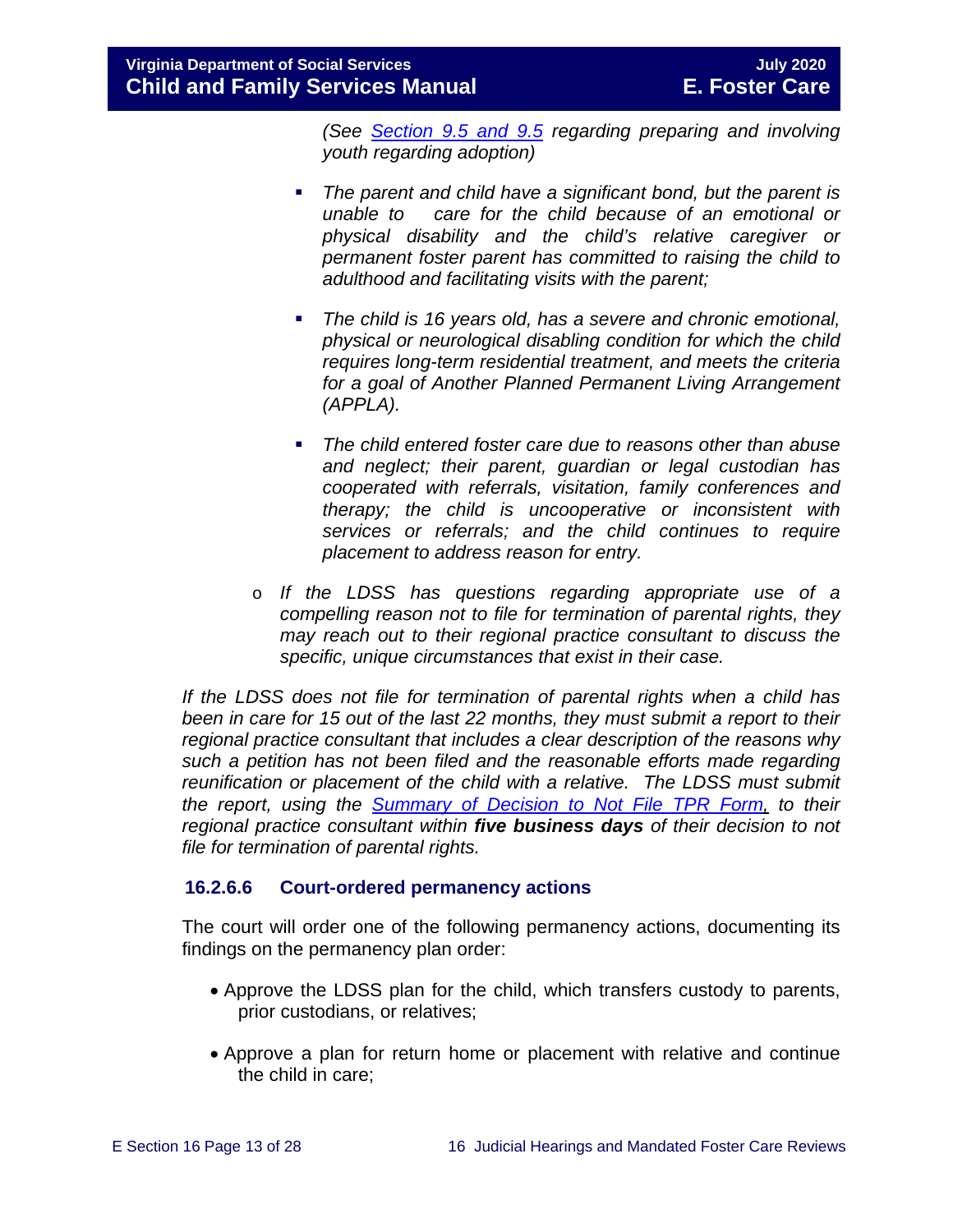- Change the goal to Adoption and begin the termination of parental rights process;
- Place the child in permanent foster care; or

Approve the goal of APPLA and schedule a foster care review hearing to be held within six (6) months to review the child's placement. The court shall review a foster care plan for any child who is placed in another planned permanent living arrangement every six (6) months from the date of the permanency planning hearing. These six-month reviews shall continue as long as the child continues to have a severe disabling condition for which the child requires residential treatment and remains in the legal custody or placement authority of the LDSS.  $(\S$  [16.1-282.1\)](https://law.lis.virginia.gov/vacode/16.1-282.1/) The court shall ask the child about the child's permanency outcome and make a judicial determination this is in the best interest of the child. The court order shall document that reasonable efforts to achieve a permanency plan are being made.

Hearings may end for children whose custody is transferred to parents, prior custodians, or relatives. In those cases where hearings will continue, the court will schedule the next appropriate hearing and provide notice to all present.

The court shall incorporate the written Post-Adoption Contact and Communication Agreement (PACCA) into an order entered at the conclusion of the hearing, if appropriate, and all requirements have been met  $(\S 16.1-283.1)$ [B\)](https://law.lis.virginia.gov/vacode/16.1-283.1/) (see [Section 9.11\)](https://fusion.dss.virginia.gov/Portals/%5bdfs%5d/Files/DFS%20Manuals/Foster%20Care%20Manuals/Foster%20Care%20Manual%2007-2020/Final%20Foster%20Care%20Manual%2007-2020/section_9_achieving_permanency_goal_adoption.pdf#page=33).

Permanency planning hearings shall be documented on the Court/Hearing Details screen and the Hearing Detail Results screen in OASIS.

## <span id="page-13-0"></span>**16.2.7 Subsequent Permanency Planning Hearing**

This hearing will occur within six (6) months of the first permanency planning hearing should a permanency goal or plan not be achieved by the first permanency planning hearing. The same requirements apply to this hearing as apply to the first permanency planning hearing. The court order shall document that reasonable efforts are being made to return the child home or achieve another permanency plan.

#### <span id="page-13-1"></span>**16.2.8 Foster care review hearings after permanency goal approved**

Where the goals of adoption and permanent foster care are approved, the foster care review hearings are held annually after the permanency planning hearing. The purpose of these hearings is to review the child's progress. For cases where the goal of adoption has been approved, the court may require hearings every six (6) months.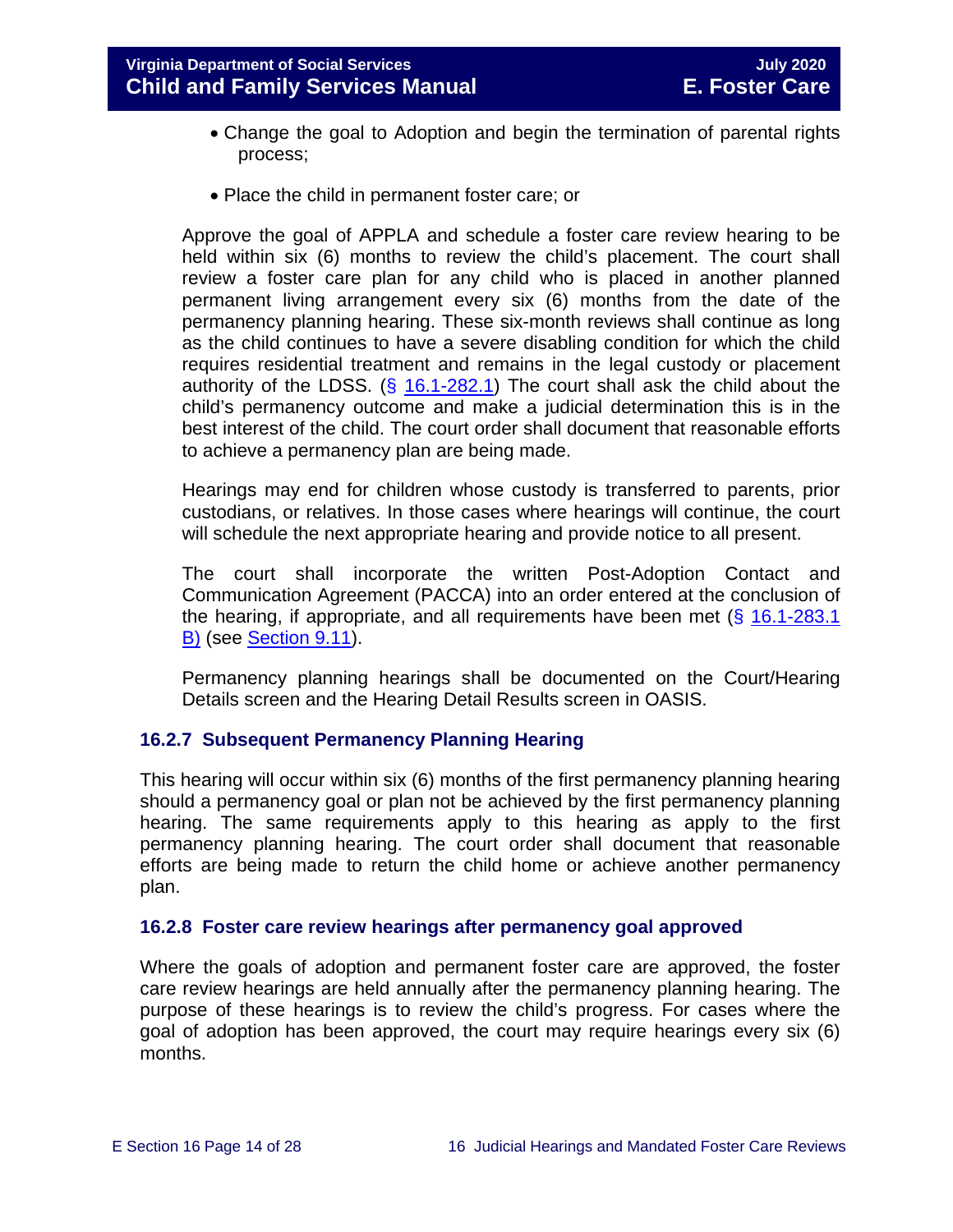Administrative panel reviews are held at six-month intervals between these yearly court reviews. These court hearings and reviews are discontinued once the final order of adoption is issued or the child is discharged at age 18, except in the circumstance where IV-E funding is used for completion of an educational/vocational program by the age of 19 years old. (Where the goal of permanent foster care has been approved, see **Section 16.3** regarding annual foster care review hearings.)

When a youth in foster care is being paid through title IV-E because he is to complete an educational/vocational program by his  $19<sup>th</sup>$  birthday, there shall be an annual judicial review. That means, for example, if the youth has a hearing two months before he turns 17, there shall be another hearing within the next 365 days if the youth is to continue with title IV-E funding. If the same youth leaves care or his funding stream shifts to CSA before the 365 days elapses, then no court hearing is required to meet federal requirements.

Where the goal of APPLA is approved, foster care review hearings are held every six (6) months.

**Thirty (30) days prior** to a scheduled hearing, the LDSS submits a Petition for Foster Care Review, an Adoption Progress Report if the goal is Adoption, the foster Care Plan Transmittal, Foster Care Plan Review Form, and a new Foster Care Plan if there is a change in goal.

The court reviews progress in the case, approves the foster care plan, and enters appropriate orders documenting findings on reasonable efforts to achieve a permanency plan. For children with the goal of adoption who meet the criteria for restoration of parental rights  $(§ 16.1-283.2)$  $(§ 16.1-283.2)$ , the court shall inquire of the LDSS and GAL whether the child has expressed a preference that the possibility of restoring parental rights be investigated. The court may then direct the LDSS or GAL to assess the appropriateness of pursuing the restoration of parental rights and file the appropriate petitions.

## <span id="page-14-0"></span>**16.3 Permanent foster care and reviews**

Once children are placed in a court-approved permanent foster care placement with a permanent foster family named in the court order, they are to have annual foster care review hearings scheduled at the conclusion of the hearing where the permanent foster care order was entered  $(\S$  [16.1-282.2\)](https://law.lis.virginia.gov/vacode/16.1-282.2/). Annual court reviews are intended to allow the court to consider the appropriateness of the services provided, changes in circumstances that led to the court placing the child in permanent foster care, and continued efforts to achieve permanency for the child.

Permanent foster care cases shall have an APR which will occur every six (6) months between the annual judicial reviews.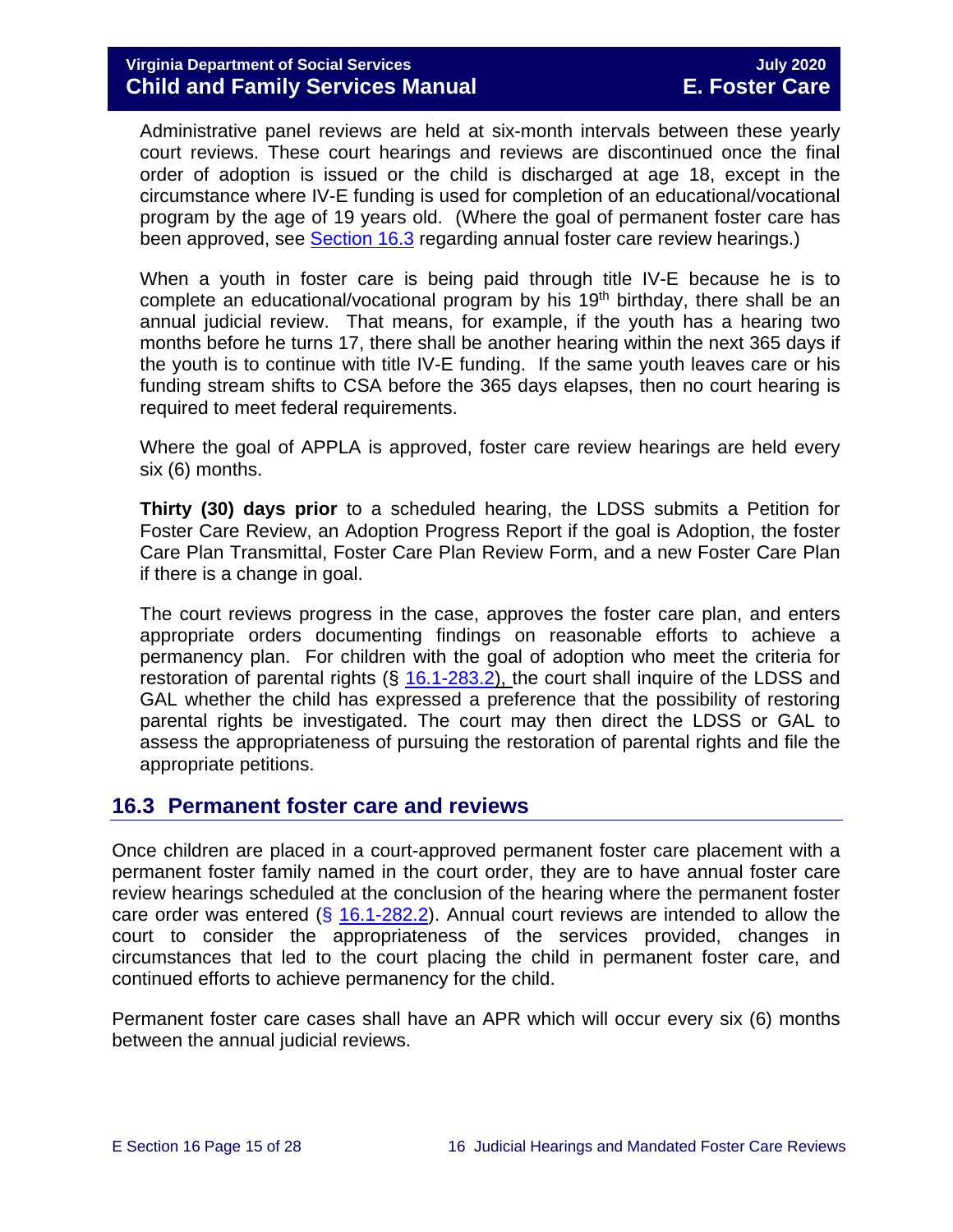## <span id="page-15-0"></span>**16.4 Basic timeline**

| <b>TIMING</b>                                                      | <b>STATUTE</b>                                                                           | <b>HEARING TYPE</b>                                                                   | <b>FORMS</b>                                                                                                                                                                                                                                                                                                                                                                                                                |
|--------------------------------------------------------------------|------------------------------------------------------------------------------------------|---------------------------------------------------------------------------------------|-----------------------------------------------------------------------------------------------------------------------------------------------------------------------------------------------------------------------------------------------------------------------------------------------------------------------------------------------------------------------------------------------------------------------------|
| Immediately                                                        | § 16.1-251<br>$§$ 16.1-253                                                               | <b>Emergency Removal</b><br>Order (ERO)                                               | Petition DC - 511<br><b>Emergency Removal Order</b><br>DC-526<br><b>Preliminary Child Protective</b><br>Order,<br>if necessary, DC-527                                                                                                                                                                                                                                                                                      |
| Within 5<br>Days                                                   | $§$ 16.1-252<br>$§$ 16.1-253                                                             | <b>Preliminary Removal</b><br>Order (PRO) &<br>Adjudication                           | Petition DC - 511<br><b>Preliminary Removal Order</b><br>$DC - 528$<br><b>Preliminary Child Protective</b><br>Order, if necessary, DC - 527                                                                                                                                                                                                                                                                                 |
| Within 30<br>Days                                                  | $§$ 16.1-252<br>§ 16.1-253                                                               | Adjudication, only if no<br>adjudication at PRO                                       | Petition DC - 511<br><b>Adjudicatory Order-561</b>                                                                                                                                                                                                                                                                                                                                                                          |
| Within 45<br>Days                                                  | § 16.1-281                                                                               | <b>Submission of Foster</b><br>Care Service Plan. No<br>court hearing at this<br>time | <b>Foster Care Service Plan</b><br><b>Foster Care Plan Transmittal</b><br>$DC - 552$<br><b>Client Education Report from</b><br><b>OASIS</b><br><b>Client Health Report from</b><br><b>OASIS</b><br>Transition Plan including the<br><b>Youth Rights</b><br>Acknowledgement page                                                                                                                                             |
| Within 60<br>Days of<br>Preliminary<br>Removal<br>Order<br>Hearing | $$16.1-$<br>277.01<br>$$16.1-$<br>277.02<br>§ 16.1-278.2<br>$§$ 16.1-278.3<br>§ 16.1-281 | Disposition - Initial<br><b>Foster Care Service</b><br><b>Plan Reviewed</b>           | Child protective Order DC-532<br><b>Foster Care Plan Transmittal</b><br>$DC - 552$<br>Foster Care Plan Part A<br>Permanency Plan Part B, if<br>initial goal is not return home<br>Dispositional Order for Petition<br>$DC - 553$<br><b>Client Education Report from</b><br><b>OASIS</b><br><b>Client Health Report from</b><br><b>OASIS</b><br>Transition Plan including the<br><b>Youth Rights</b><br>Acknowledgement page |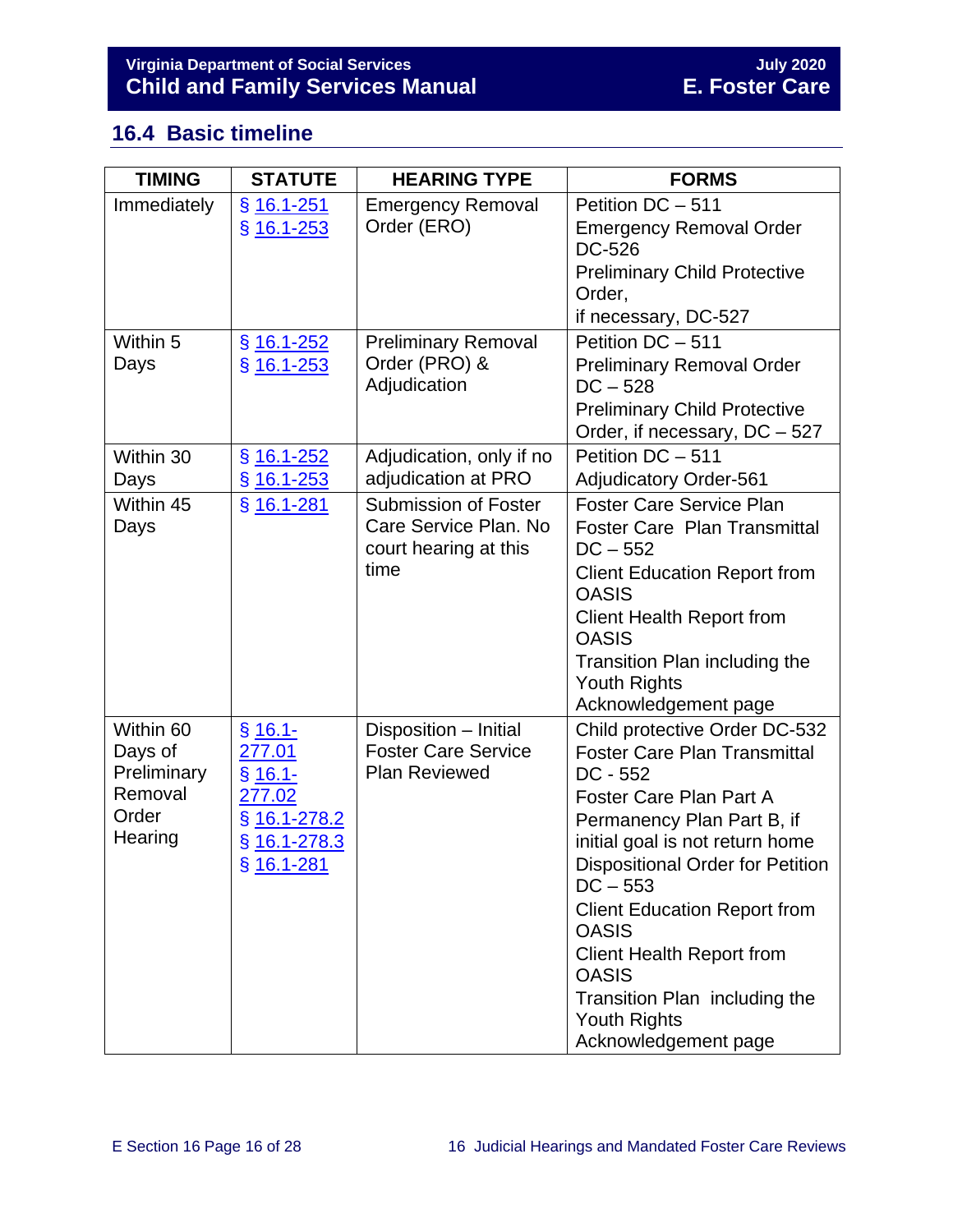## **Virginia Department of Social Services July 2020 Child and Family Services Manual E. Foster Care**

| <b>TIMING</b>                                                                                                           | <b>STATUTE</b>                 | <b>HEARING TYPE</b>                                                                                                                                              | <b>FORMS</b>                                                                                                                                                                                                                                                                                                                                                                                                                                                                                                             |
|-------------------------------------------------------------------------------------------------------------------------|--------------------------------|------------------------------------------------------------------------------------------------------------------------------------------------------------------|--------------------------------------------------------------------------------------------------------------------------------------------------------------------------------------------------------------------------------------------------------------------------------------------------------------------------------------------------------------------------------------------------------------------------------------------------------------------------------------------------------------------------|
| Within 4<br>Months of<br><b>Disposition</b>                                                                             | $§$ 16.1-282.1                 | <b>Foster Care Review</b><br>Hearing                                                                                                                             | <b>Petition for Foster Care</b><br>Review Hearing DC - 554<br><b>Foster Care Plan Transmittal</b><br>$DC - 552$<br><b>Foster Care Plan Review</b><br><b>Foster Care Review Order</b><br>$DC - 555$<br><b>Client Education Report from</b><br><b>OASIS</b><br><b>Client Health Report from</b><br><b>OASIS</b><br>Transition Plan including the<br>Youth Rights<br>Acknowledgement page                                                                                                                                   |
| Within 5<br>Months of<br><b>Foster Care</b><br><b>Review</b><br>Hearing                                                 | $§$ 16.1-282.1<br>$§$ 16.1-283 | <b>Initial Permanency</b><br><b>Planning Hearing</b>                                                                                                             | <b>Petition for Permanency</b><br>Planning Hearing DC - 556<br><b>Foster Care Service Plan</b><br>Transmittal DC - 552 New<br>Foster Care Plan Part A & B<br>(unless the petition being filed<br>results in permanency being<br>achieved)<br><b>Foster Care Plan Review</b><br><b>Permanency Planning Order</b><br>$DC - 557$<br><b>Client Education Report from</b><br><b>OASIS</b><br><b>Client Health Report from</b><br><b>OASIS</b><br>Transition Plan including the<br><b>Youth Rights</b><br>Acknowledgement page |
| Within 6<br>Months of<br>Initial<br>Permanency<br>Planning<br>Hearing or<br>Second<br>Permanency<br>Planning<br>Hearing | $§$ 16.1-282.1                 | Subsequent<br><b>Permanency Planning</b><br>Hearing for goals of<br>Return Home,<br>Placement with<br>Relatives, (If interim<br>plan approved at Initial<br>PPH) | <b>Petition for Permanency</b><br>Planning Hearing DC - 556<br><b>Foster Care Plan Transmittal</b><br>Foster Care Plan Part A & B<br>(unless the petition being filed<br>results in permanency being<br>achieved)<br><b>Foster Care Plan Review</b><br><b>Permanency Planning Order</b><br>$DC - 557$<br><b>Client Education Report from</b>                                                                                                                                                                             |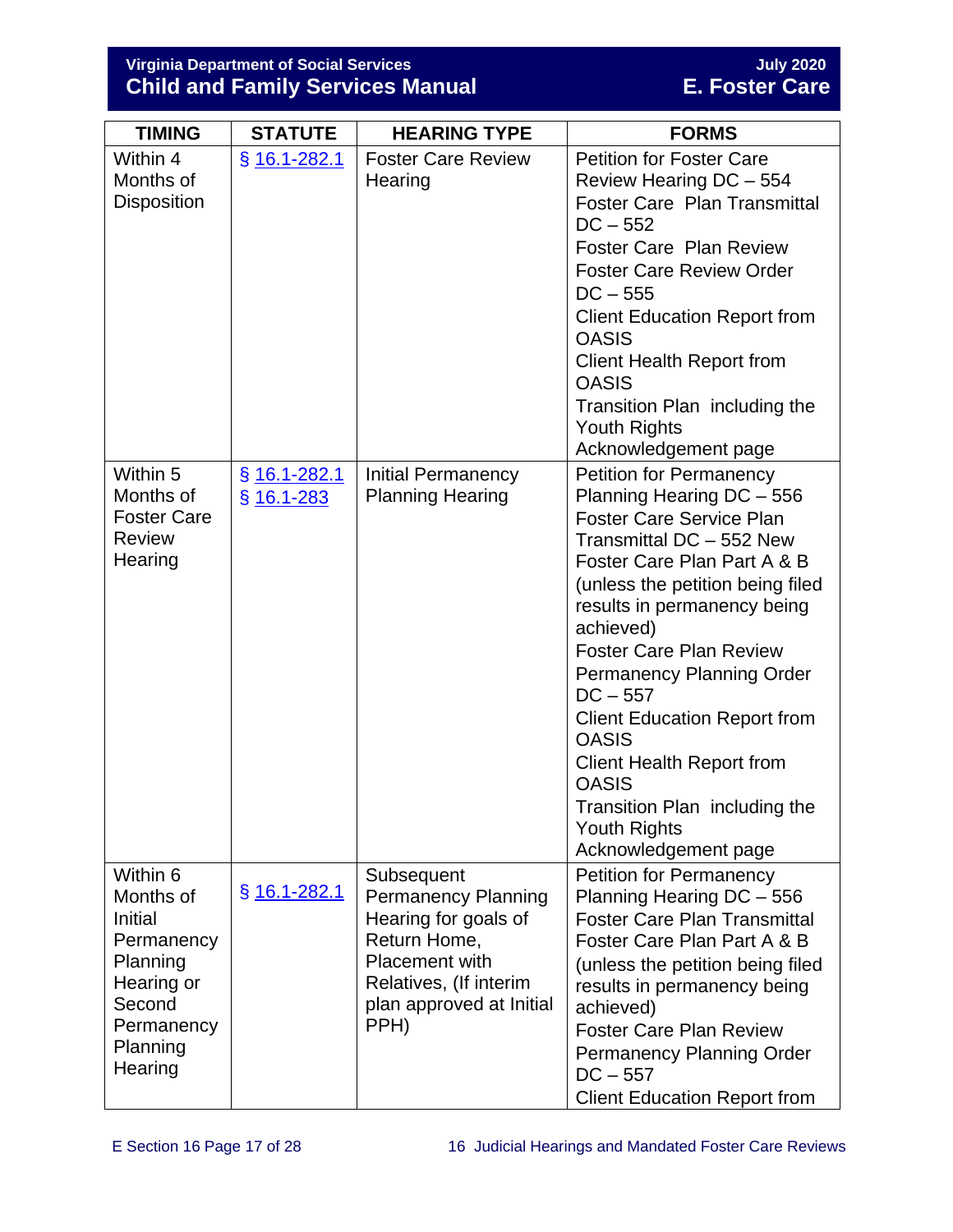**Virginia Department of Social Services July 2020 Child and Family Services Manual E. Foster Care**

| <b>TIMING</b>                                                                                                              | <b>STATUTE</b>                 | <b>HEARING TYPE</b>                          | <b>FORMS</b>                                                                                                                                                                                                                                                                                               |
|----------------------------------------------------------------------------------------------------------------------------|--------------------------------|----------------------------------------------|------------------------------------------------------------------------------------------------------------------------------------------------------------------------------------------------------------------------------------------------------------------------------------------------------------|
|                                                                                                                            |                                |                                              | <b>OASIS</b><br><b>Client Health Report from</b><br><b>OASIS</b><br>Transition Plan including the<br><b>Youth Rights</b><br>Acknowledgement page                                                                                                                                                           |
| Within 6<br>Months of<br>Second<br>Permanency<br>Planning<br>Hearing and<br>Every 12<br><b>Months</b><br><b>Thereafter</b> | $§$ 63.2-907<br>$§$ 16.1-282.1 | <b>Administrative Panel</b><br><b>Review</b> | <b>Foster Care Plan Review</b><br>Form and Adoption Progress<br>Report (if goal is adoption)<br><b>APR Form</b><br><b>Client Education Report from</b><br><b>OASIS</b><br><b>Client Health Report from</b><br><b>OASIS</b><br>Transition Plan including the<br><b>Youth Rights</b><br>Acknowledgement page |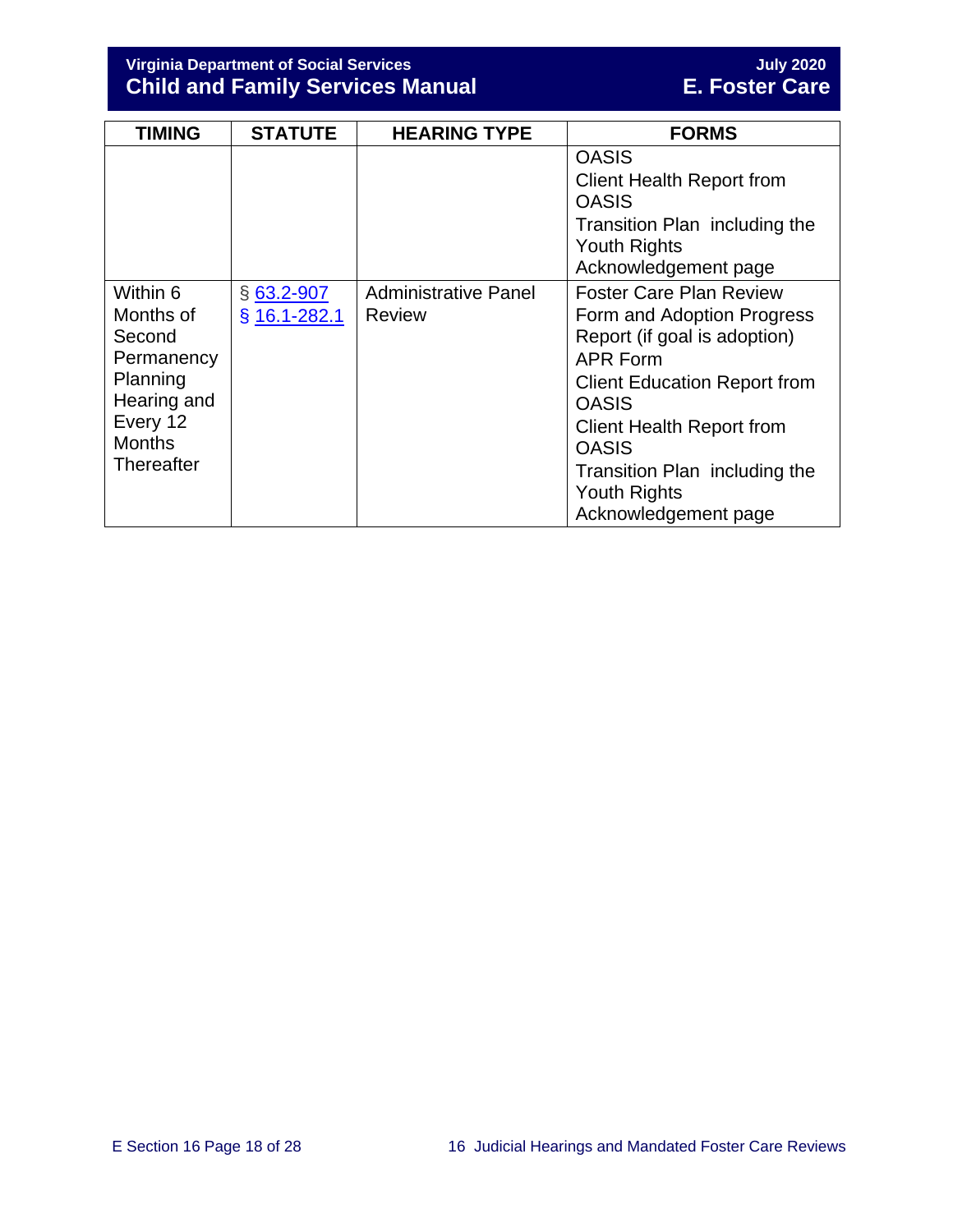**Virginia Department of Social Services July 2020 Child and Family Services Manual** 

| <b>TIMING</b>                                                                                                                                                | <b>STATUTE</b> | <b>HEARING TYPE</b>                                                                                                                | <b>FORMS</b>                                                                                                                                                                                                                                                                                                                                                                                                                  |
|--------------------------------------------------------------------------------------------------------------------------------------------------------------|----------------|------------------------------------------------------------------------------------------------------------------------------------|-------------------------------------------------------------------------------------------------------------------------------------------------------------------------------------------------------------------------------------------------------------------------------------------------------------------------------------------------------------------------------------------------------------------------------|
| 6 Months<br>from Date of<br>Approval of<br>Another<br>Planned<br>Permanent<br>Living<br>Arrangement<br>(APPLA)<br>or<br>12 Months<br>from Last<br>Permanency | § 16.1-282.1   | <b>Foster Care Review</b><br>Hearing<br><b>Foster Care Review</b><br>Hearing                                                       | <b>Petition for Foster Care</b><br>Review DC - 554<br>Foster Care Review Order DC<br>$-555$<br><b>Foster Care Plan Transmittal</b><br>$DC - 552$<br><b>Foster Care Plan Review</b><br><b>Foster Care Review Order DC</b><br>$-555$<br><b>Client Education Report from</b><br><b>OASIS</b><br><b>Client Health Report from</b><br><b>OASIS</b><br>Transition Plan including the<br><b>Youth Rights</b><br>Acknowledgement page |
| Planning<br>Hearing for<br>Adoption<br>Prior to Final<br>Order, or<br>Permanent<br><b>Foster Care</b>                                                        |                |                                                                                                                                    |                                                                                                                                                                                                                                                                                                                                                                                                                               |
| Filed Every 6<br>Months from<br>the date of<br>the court<br>order<br>approving<br>the goal of<br>adoption                                                    |                | <b>Adoption Progress</b><br><b>Report Filed until final</b><br>order of adoption is<br>issued; the court may<br>not hold a hearing | <b>Adoption Progress Report</b><br>(DSS Form)                                                                                                                                                                                                                                                                                                                                                                                 |

## <span id="page-18-0"></span>**16.5 The Adoption Progress Report**

If the goal for the child is Adoption, the LDSS shall submit the Adoption Progress Report to the court documenting progress toward adoption within six (6) months of the permanency planning hearing changing the goal to adoption [\(22VAC40-201-110\)](https://law.lis.virginia.gov/admincode/title22/agency40/chapter201/section110/). The court has the option to schedule a hearing to review this report. The court will hold annual foster care review hearings after termination of parental rights until the final order of adoption is issued. The court order shall document reasonable efforts to finalize a permanency plan. The LDSS shall continue to submit the Adoption Progress Report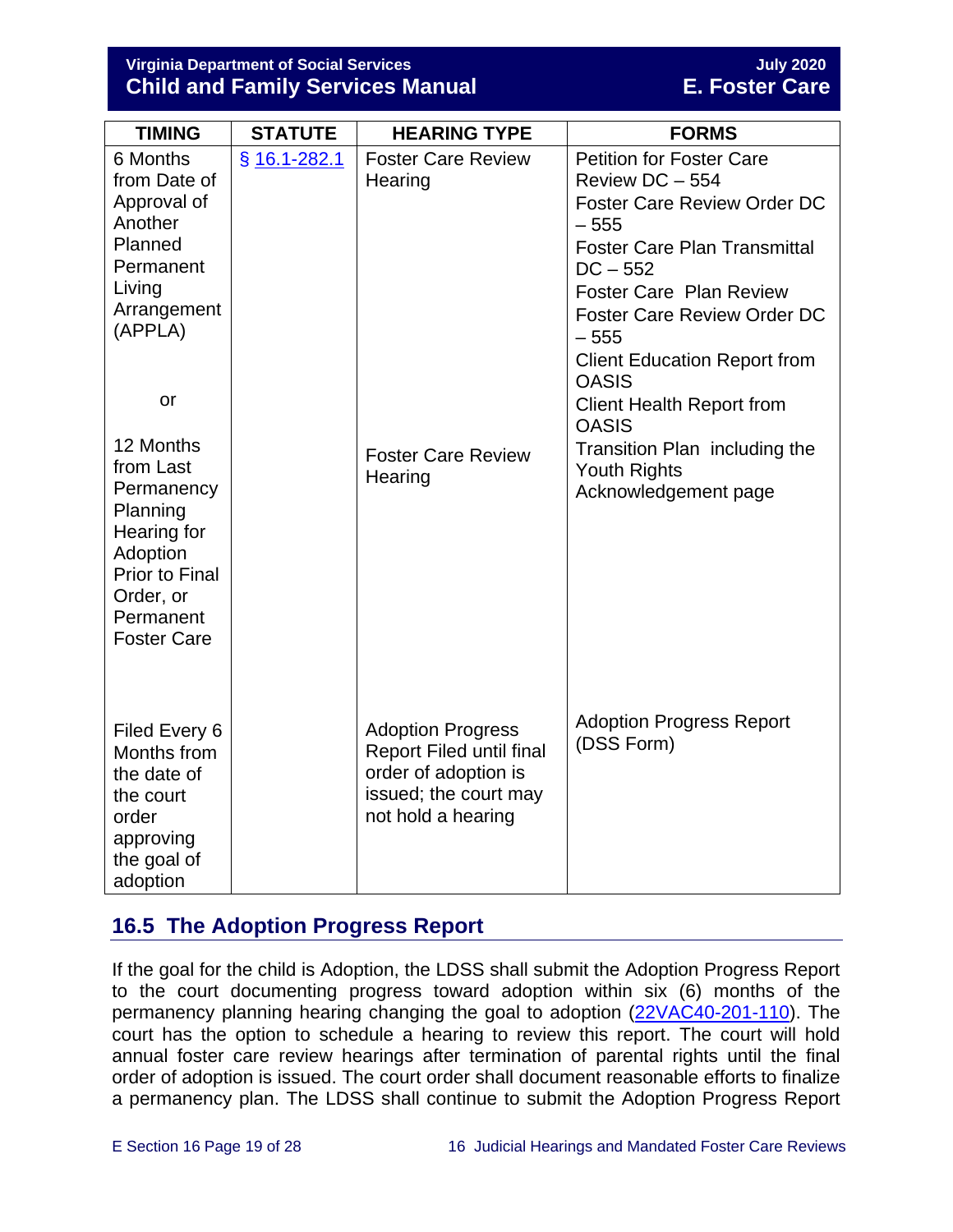every six (6) months to the court until the adoption is finalized. Following the termination of parental rights, the LDSS should sync the adoption progress report with the annual hearing. The adoption progress report may need to be filed earlier than six (6) months in order for this to happen. The adoption progress report shall always coincide with either the APR or the annual court review.

The court will provide a copy of the Adoption Progress Report to the Guardian ad Litem (GAL) for the child.

The LDSS should email the Adoption and Family Recruitment Consultant to advise that an adoption progress report has been completed. The email should provide to the consultants the case number and client ID so that the report may be reviewed.

The Adoption Progress Report is completed and filed every six (6) months from the date the goal of adoption is approved in Juvenile Domestic and Relations Court, until the adoption has been finalized. The service worker should use the adoption progress report to notify the court when the adoption is finalized within ten (10) business days of receiving the final order of adoption.

## <span id="page-19-0"></span>**16.6 Administrative Panel Reviews (APR)**

APRs are held for children in foster care who have a foster care goal of:

- Adoption.
- Permanent Foster Care.
- Independent Living

APRs begin six (6) months after a permanency planning hearing when one of the above referenced goals is approved by the court. The child will continue to have APRs alternating with annual foster care review hearings until a final order of adoption is issued or the child reaches age 18.

Once the child reaches the age of 18, and enters the Fostering Futures Program, APRs shall occur every six (6) months, unless the court chooses to schedule a court review. Court hearings are no longer required.

## <span id="page-19-1"></span>**16.6.1 Function and purpose of the APR**

The function of the APR is advisory. Recommendations made as a result of the APR process should be considered in planning services for the child and family. These reviews provide a forum for consideration, discussion, and planning for the care of the child as well as for a review of the effectiveness of service provision for the child and family. These reviews provide an opportunity to ensure that children, parents, the LDSS, and other team members involved with the family remain committed to and are making every reasonable effort to achieve the goal identified for the child.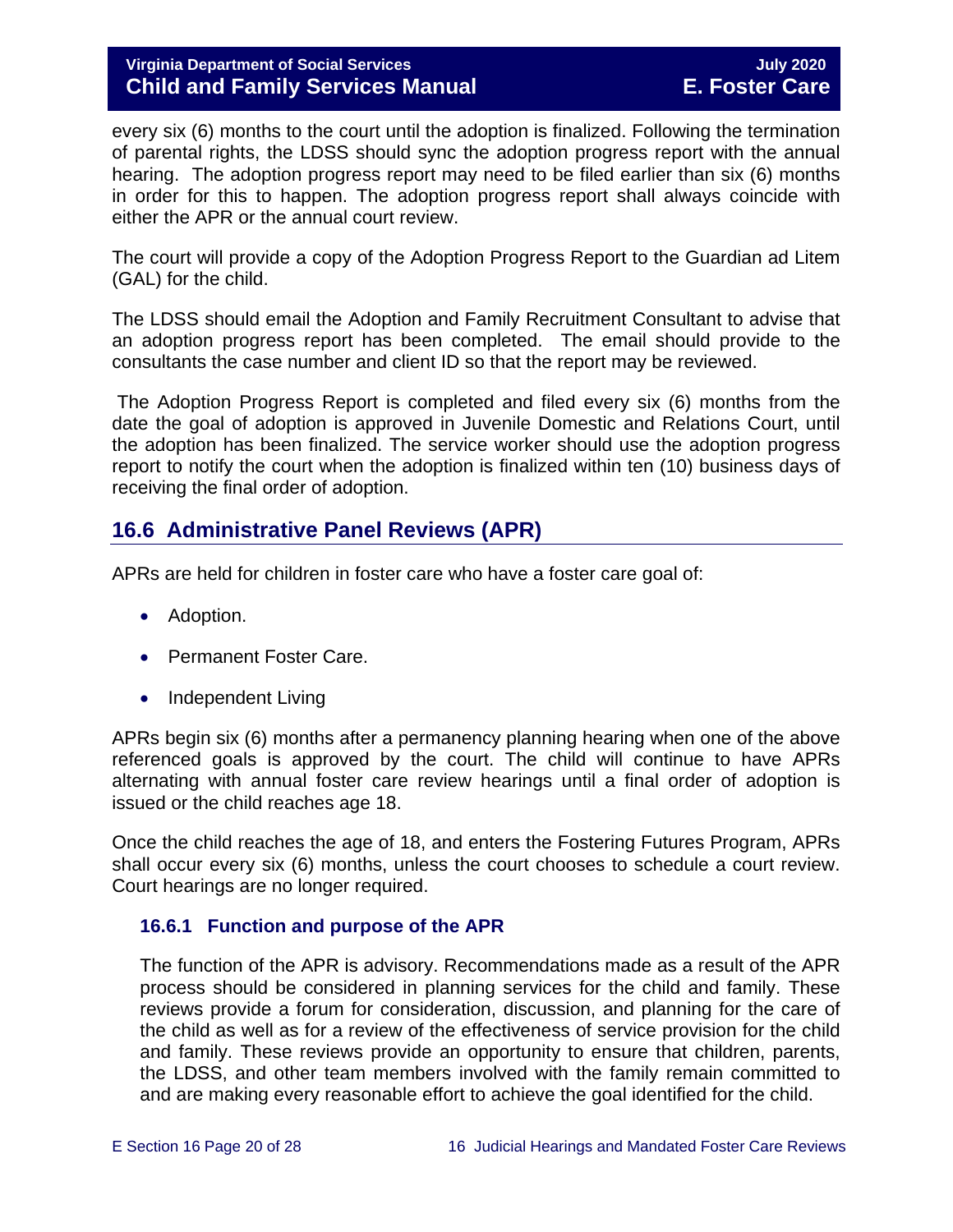## <span id="page-20-0"></span>**16.6.2 Composition of the Review Panel and notification**

The APR shall be conducted by a panel of appropriate persons at least one of whom is not responsible for the case management or delivery of services to either the child or the parent(s).

The following individuals shall be invited to participate in the APR and shall be provided with written notice of the meeting **at least 30 days** in advance:

- Parents who have not had parental rights terminated.
- Foster and adoptive parents.
- Youth who is 14 years of age or older and up to two members of the planning team who are chosen by the child and are not the service worker or foster parent.
- A child/youth who is under 14 years of age may be involved in the APR if such involvement is consistent with the best interest of the child.
- Staff from child-placing agencies and residential placements when applicable.
- The child unless it is determined to be detrimental to the child's well-being.
- Guardian ad Litem (GAL).
- Any professional providing services to the child and parents.
- An outside objective panel member.

Attorneys representing parents and the LDSS may be invited when determined appropriate by the LDSS.

Outside objective panel members participating in the review may be, but are not limited to:

- Court service workers;
- Private citizens:
- Staff of other services agencies;
- Multi-discipline team members;
- Other LDSS workers;
- FAPT team members; or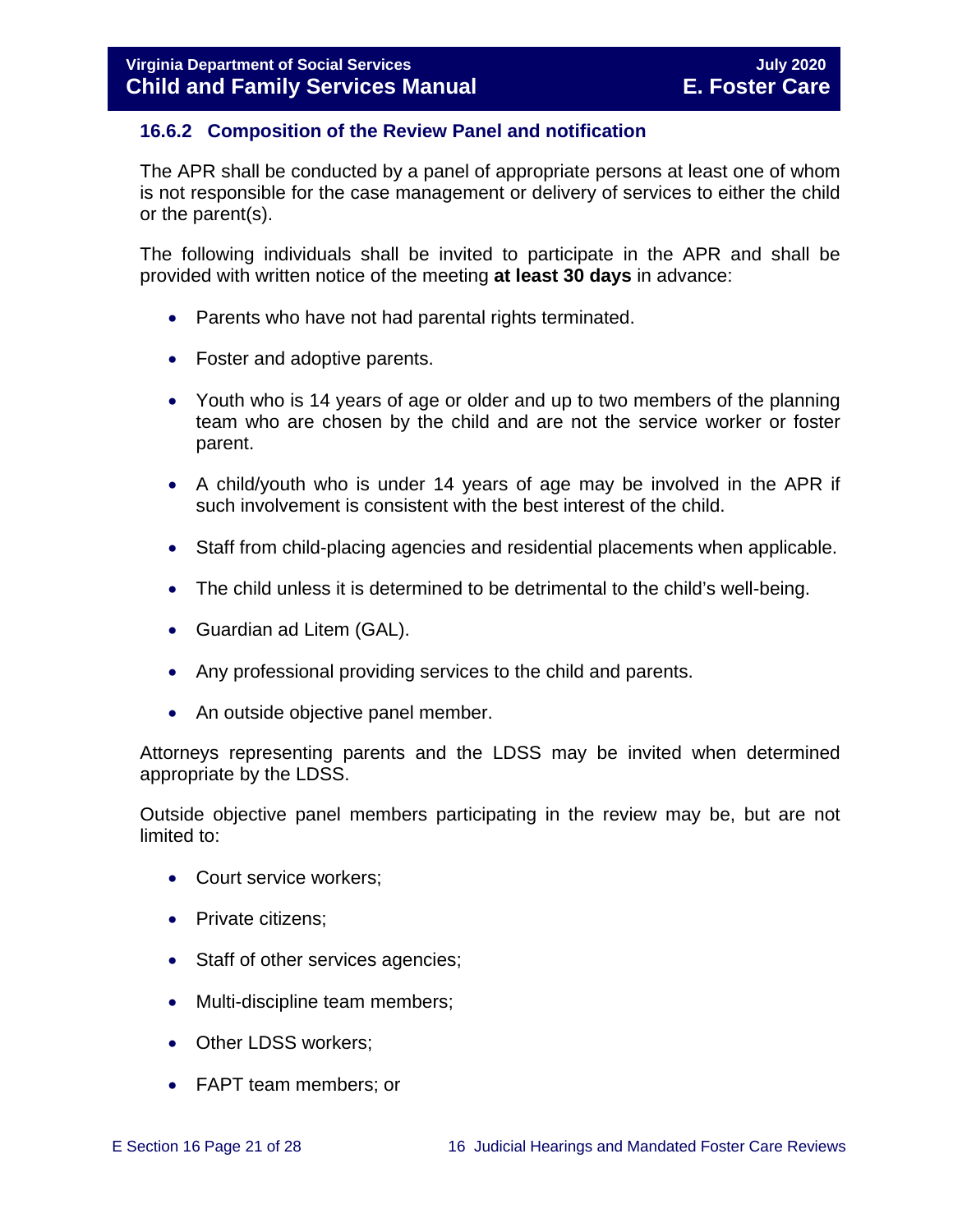• Placement providers not involved in the case being reviewed.

Confidentiality of case records shall be maintained and all panel members shall sign a confidentiality statement such as those contained in the APR form or the Individual Family and Service Plan (IFSP).

Input from all panel members should be considered, and the LDSS is the responsible agency to ultimately decide how all input is used in the planning for the child**.** 

The Family Assessment and Planning Team (FAPT) staffing may substitute for an APR as long as the requirements for the APR are met.

## <span id="page-21-0"></span>**16.6.3 Preparation and planning for APR**

Panel Reviews are an administrative review mechanism and should be planned and prepared for with the same diligence as workers would for a court hearing. It is the service worker and administration of the LDSS who establishes an atmosphere that conveys the importance of the APR and sets the expectation for all involved. By thoroughly documenting the child and family's well-being and progress, preparing written material well in advance of the meeting, extending invitations to participate **30 days in advance** of the review, and facilitating the meeting in a manner that encourages active participation, the service worker creates a forum that promotes engagement of all parties.

Invitation letters to parents, previous caretakers, foster and pre-adoptive parents, and any other individuals identified by the child or family as having a significant positive role in their lives shall communicate information in understandable terms and in the family's primary language. Specifically, invitation letters should inform the invited party of the reason for the meeting and stress the LDSS' desire to include those individuals as part of the team that is planning for the child.

Since it is critical that all individuals who are significantly connected to the life of the child are invited to the review, LDSS staff should make active and ongoing efforts to encourage their attendance and participation. Telephone follow-up to the invited party after the invitation letter is sent to discuss the review and the reason their attendance is valuable is one simple step workers should make to further encourage involvement. Offers to assist in transportation, scheduling the review at times conducive to the family and other parties' schedule, and consideration of holding the meeting at a location that provides easier access for these members are additional best practices to facilitate involvement.

## <span id="page-21-1"></span>**16.6.4 Conducting and documenting the APR**

The Foster Care Plan Review Form and the Adoption Progress Report, if the goal is adoption, shall be completed prior to the APR. However, only the Adoption Progress Report shall be filed with the court.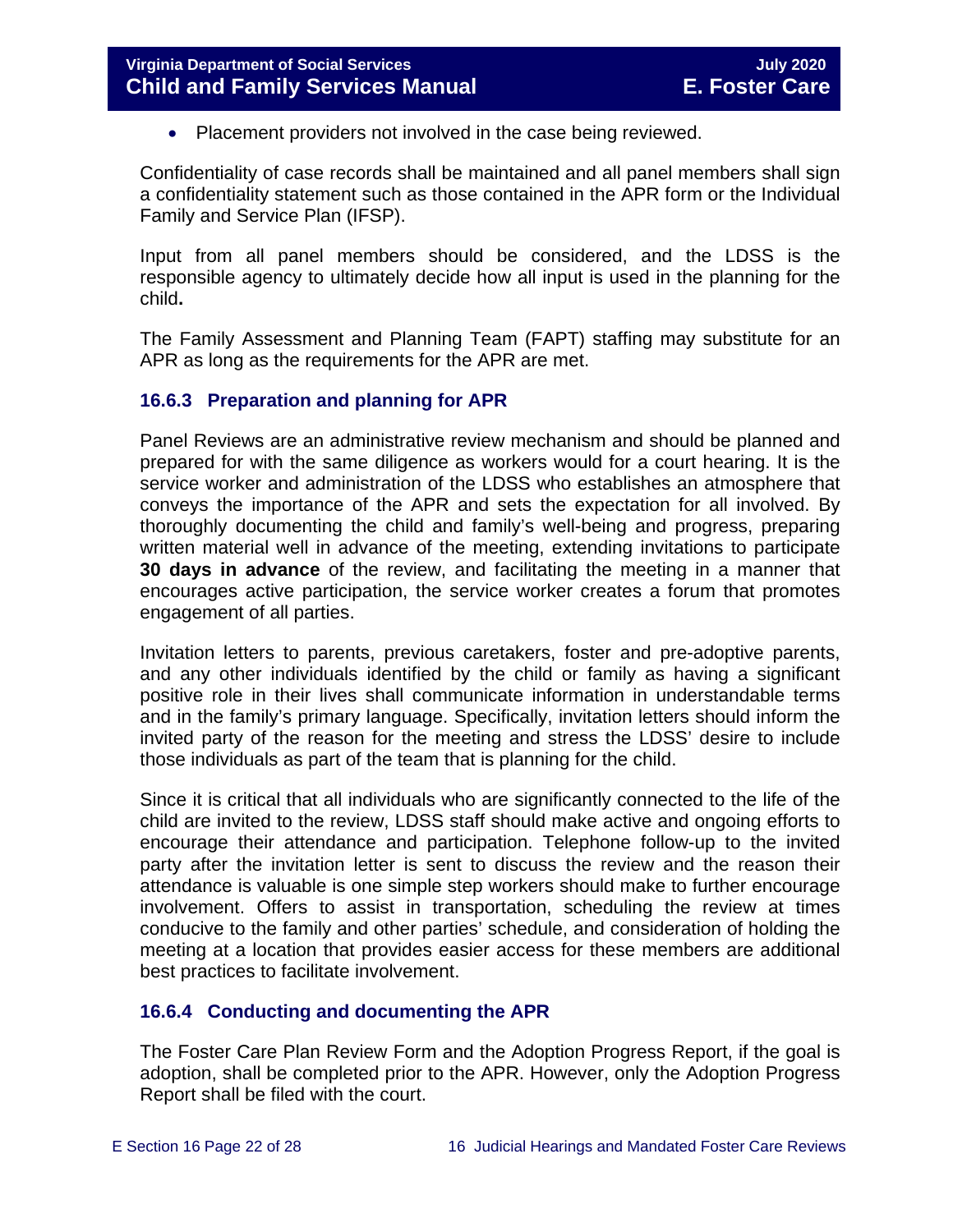During the APR, the panel shall address and make recommendations when needed concerning the following:

- How the services provided during the preceding six (6) months met the needs of the child as defined in the foster care plan.
- In what ways the child's current placement is appropriate, meeting his need for normalcy and safety as well as all other needs.
- The parent(s)', child's, and foster care or pre-adoptive provider's or other attending family members issues and concerns regarding planning for the child.
- The LDSS, parent(s)', child's, and foster care or pre-adoptive provider's engagement in services and activities identified in the foster care plan.
- Any barriers to progress.
- Appropriateness of the program goal for the child and of the date for goal achievement.
- Continuing need for placement.
- Continued efforts to help the child achieve permanency.
- The child's wishes regarding the permanency plan.

The findings of the panel and any recommendations made by the panel, including changes to the foster care plan, shall be recorded on the APR Form. Recommendations from the APR that result in a change from the existing foster care plan should be documented. The LDSS should consult with their attorney regarding the appropriate process for communicating these changes to the court.

The birth parent(s)/prior custodians, foster parents, or pre-adoptive parent(s) not in attendance should be given a copy of the final report from the APR.

## <span id="page-22-0"></span>**16.7 Local Supervisory Reviews**

A Local Supervisory Review is required every six (6) months for young adults that turned 18 prior to July 1, 2016 and continue to receive independent living services.

The Foster Care Plan Review Form is to be used for the Local Supervisory Review. A new Review Form shall be completed each time a review is held. The supervisor shall sign the review. The supervisory review shall be documented on the court screen in OASIS.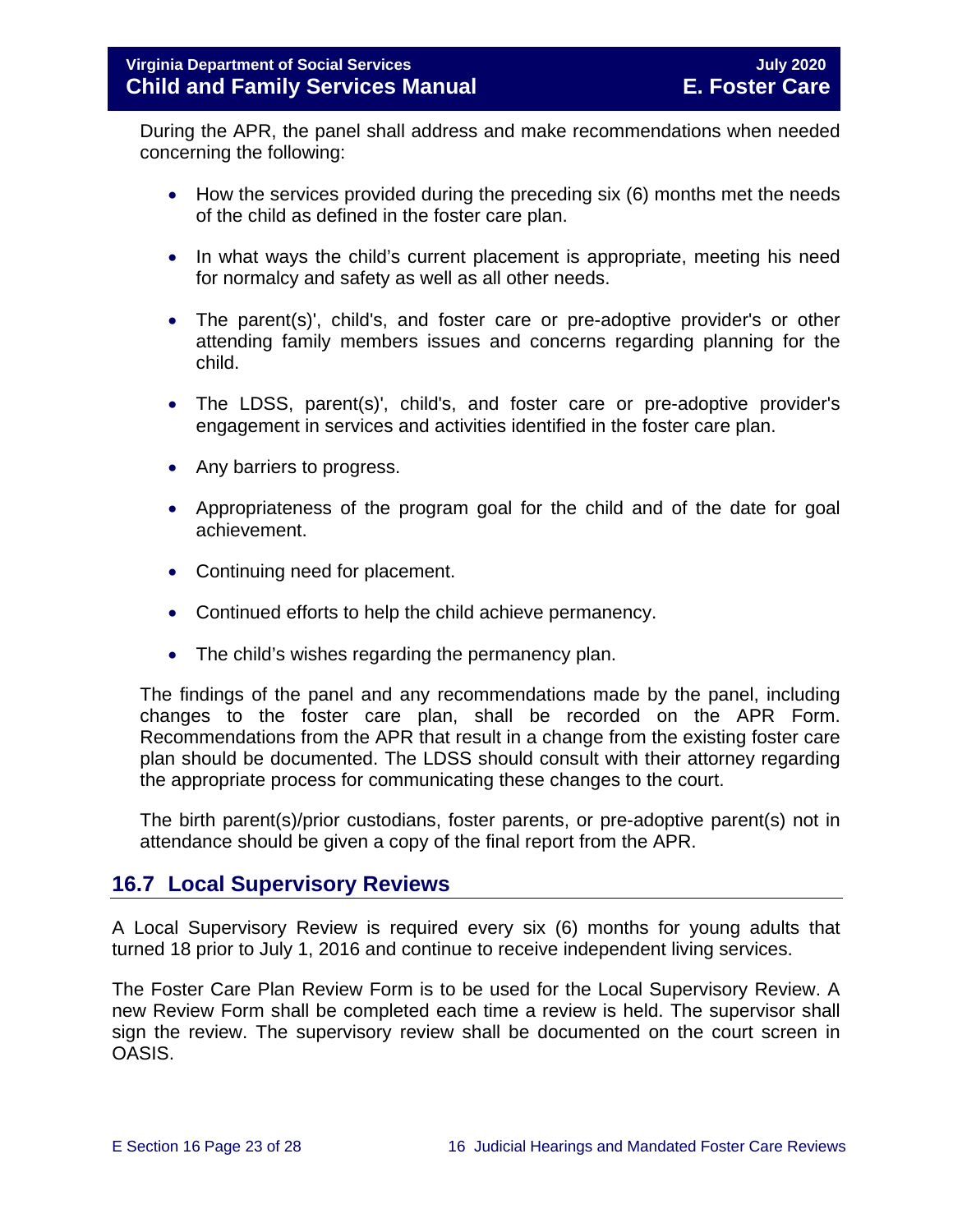## <span id="page-23-0"></span>**16.8 Additional information regarding required reviews**

### <span id="page-23-1"></span>**16.8.1 Hearings when cases are on appeal**

When a case is on appeal for TPR, the Juvenile and Domestic Relations District Court retains jurisdiction on all matters not on appeal and shall continue to hold reviews. The appeal hearing may substitute for a review hearing if the appeal court adjudicates the future status of the child.

## <span id="page-23-2"></span>**16.8.2 Children committed to the Department of Juvenile Justice**

Children formerly in the custody of the LDSS who have been committed to the Department of Juvenile Justice (DJJ) shall be discharged from foster care and no court hearings or reviews apply.  $(\frac{6}{16.1} - 278.7)$ . The case shall remain open in OASIS with the case type "Former Foster Care-Committed to DJJ" and the service worker shall continue to be involved with case planning and visiting the child monthly. The Court Service Unit's video conference technology may be used to conduct the visit every other month. The Memorandum of Understanding between VDSS and DJJ, as well as the joint guidance, can be found [here.](https://fusion.dss.virginia.gov/dfs/DFS-Home/Foster-Care/Juvenile-Justice) See section [3.9.3](https://fusion.dss.virginia.gov/Portals/%5bdfs%5d/Files/DFS%20Manuals/Foster%20Care%20Manuals/Foster%20Care%20Manual%2007-2020/Final%20Foster%20Care%20Manual%2007-2020/section_3_entering_foster_care.pdf#page=30)  [and 3.9.4](https://fusion.dss.virginia.gov/Portals/%5bdfs%5d/Files/DFS%20Manuals/Foster%20Care%20Manuals/Foster%20Care%20Manual%2007-2020/Final%20Foster%20Care%20Manual%2007-2020/section_3_entering_foster_care.pdf#page=30) for more information regarding youth committed to DJJ custody.

## <span id="page-23-3"></span>**16.8.3 Foster Care Plan change to Adoption**

At the permanency planning hearing, or at any other hearing that results in the decision to change the child's goal to Adoption, the LDSS may also file a petition to terminate parental rights, along with the foster care plan. For more information on developing the foster care plan when the goal is changed to adoption, see [Section](https://fusion.dss.virginia.gov/Portals/%5bdfs%5d/Files/DFS%20Manuals/Foster%20Care%20Manuals/Foster%20Care%20Manual%2007-2020/Final%20Foster%20Care%20Manual%2007-2020/section_15_developing_service_plan.pdf#page=14)  [15.10.](https://fusion.dss.virginia.gov/Portals/%5bdfs%5d/Files/DFS%20Manuals/Foster%20Care%20Manuals/Foster%20Care%20Manual%2007-2020/Final%20Foster%20Care%20Manual%2007-2020/section_15_developing_service_plan.pdf#page=14)

## <span id="page-23-4"></span>**16.9 Restoration of parental rights**

#### <span id="page-23-5"></span>**16.9.1 Requirements for a petition**

If the child is in the custody of an LDSS and pre-adoptive parent(s) have not been identified and approved for the child, the child's guardian ad litem or the local board of social services may file a petition to restore the previously terminated parental rights of the child's parent consistent with  $\S$  [16.1-283.2](https://law.lis.virginia.gov/vacode/16.1-283.2/) when all of the following circumstances are established:

- The child is at least 14 years of age.
- The child was previously adjudicated to be an abused or neglected child, child in need of services, child in need of supervision, or a delinquent child.
- The parent's rights were terminated under a final order pursuant to subsection B, C, or D of [§16.1-283](https://law.lis.virginia.gov/vacode/16.1-283/) at least two years prior to the filing of the petition to restore parental rights.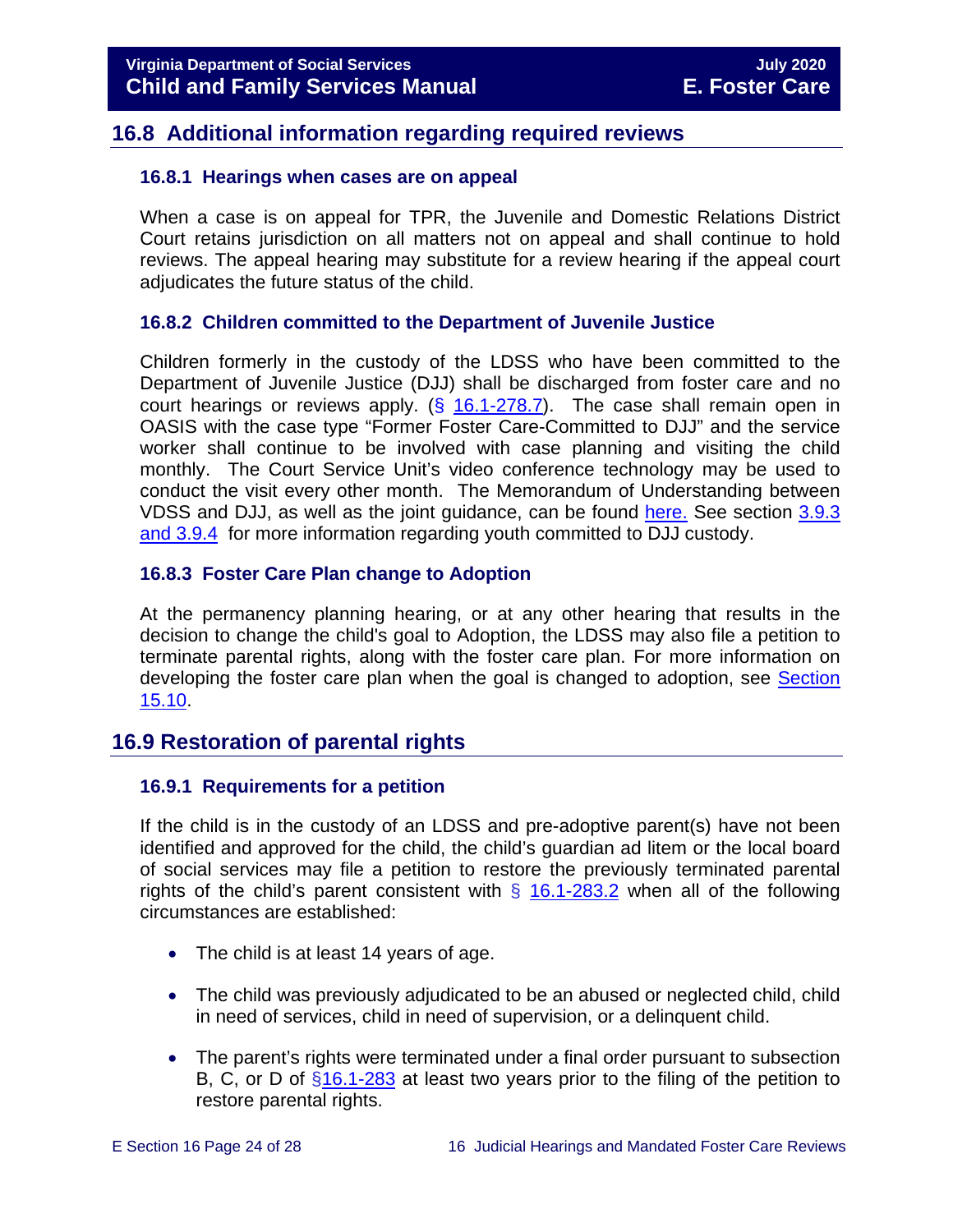- The child has not achieved his permanency goal or the permanency goal was achieved and not sustained.
- The child, if he is 14 years of age or older, and the parent whose rights are to be reinstated consent to the restoration of parental rights.

The court may accept a petition involving a child younger than 14 years of age if:

- The child is the sibling of a child for whom a petition for restoration of parental rights has been filed and the child who is younger than 14 years of age meets all other criteria for restoration of parental rights set forth in  $\S$  [16.1-283.2](https://law.lis.virginia.gov/vacode/title16.1/chapter11/section16.1-283.2/) of the Code of Virginia; or
- The child's guardian ad litem and the local department jointly file the petition for restoration;
- The court may also accept a petition filed before the expiration of the two-year period following termination of parental rights if the child will turn 18 before the expiration of the two-year period, and the court finds that accepting such a petition is in the best interest of the child.

The court shall set a hearing on the petition and serve notice of the hearing along with a copy of the petition on the former parent of the child whose rights are the subject of the petition, any other parent who maintains legal rights to the child, the child's court appointed special advocate (if one has been appointed), and either the guardian ad litem or the local board of social services, whichever is not the petitioner.

## <span id="page-24-0"></span>**16.9.2 Placement plan**

Within 60 days of the filing of the petition for restoration of parental rights, and prior to the entry of an order, pursuant to [16.1-283.2 D,](https://law.lis.virginia.gov/vacode/title16.1/chapter11/section16.1-283.2/) the LDSS shall develop a placement plan for the child to include the following:

- Descriptions of the programs, services, and other supports that will be offered to the child and the former parent with whom the child is to be placed.
- Requirements for parental participation in programs, supports and services when the child is placed.
- Conduct expectations of the child's former parent with whom the child has been placed.

## <span id="page-24-1"></span>**16.9.3 Hearing of the petition**

At the hearing the court may find upon clear and convincing evidence that: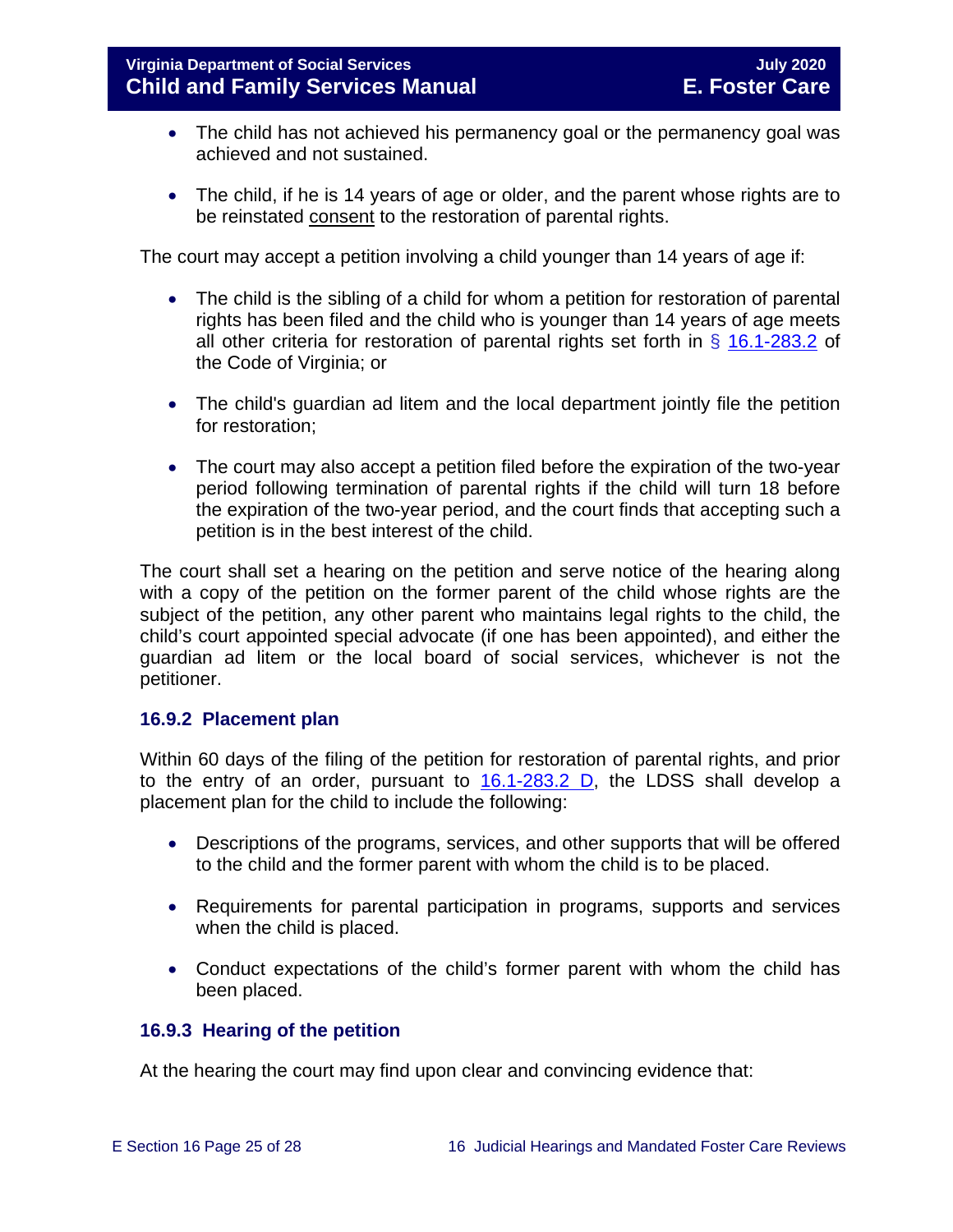- The parent is willing and able to:
	- o Receive and care for the child.
	- o Have a positive, continuous relationship with the child.
	- oProvide a permanent suitable home for the child.
	- oProtect the child from abuse and neglect.

The court may enter an order allowing the LDSS to place the child with the former parent whose rights have been terminated subject to the placement plan and LDSS visitation.

#### <span id="page-25-0"></span>**16.9.4 Supervision of the placement**

Once the court has given approval for the child or youth to be placed with his former parent, the director of the LDSS shall cause the child to be visited at least three (3) times within the six month period immediately following the placement of the child or youth in the former parent's home. Visitation shall be no less than 90 days between the first and last visit and at least one of the visits shall be conducted in the home of the former parent.

The purpose of this visitation shall be the following:

- Evaluate the suitability of the placement for the child or youth.
- Progress of the former parent toward remedying the factors and conditions that led to or required the continuation of the child's foster care placement.
- Evaluate the suitability and progress of the parent and the child in programs, services or supports as defined in the placement plan.

#### <span id="page-25-1"></span>**16.9.5 Report of visitation**

At the conclusion of the required visitation with the child or youth and the former parent, the LDSS Director shall make a written Report of Visitation and submit it to the court.

The components of the written report of visitation shall address those issues identified in [16.9.4](#page-25-0) which include but are not limited to:

- The suitability of the placement for the child or youth.
- The progress of the former parent toward remedying the factors and conditions that led to or required the continuation of the child's foster care placement.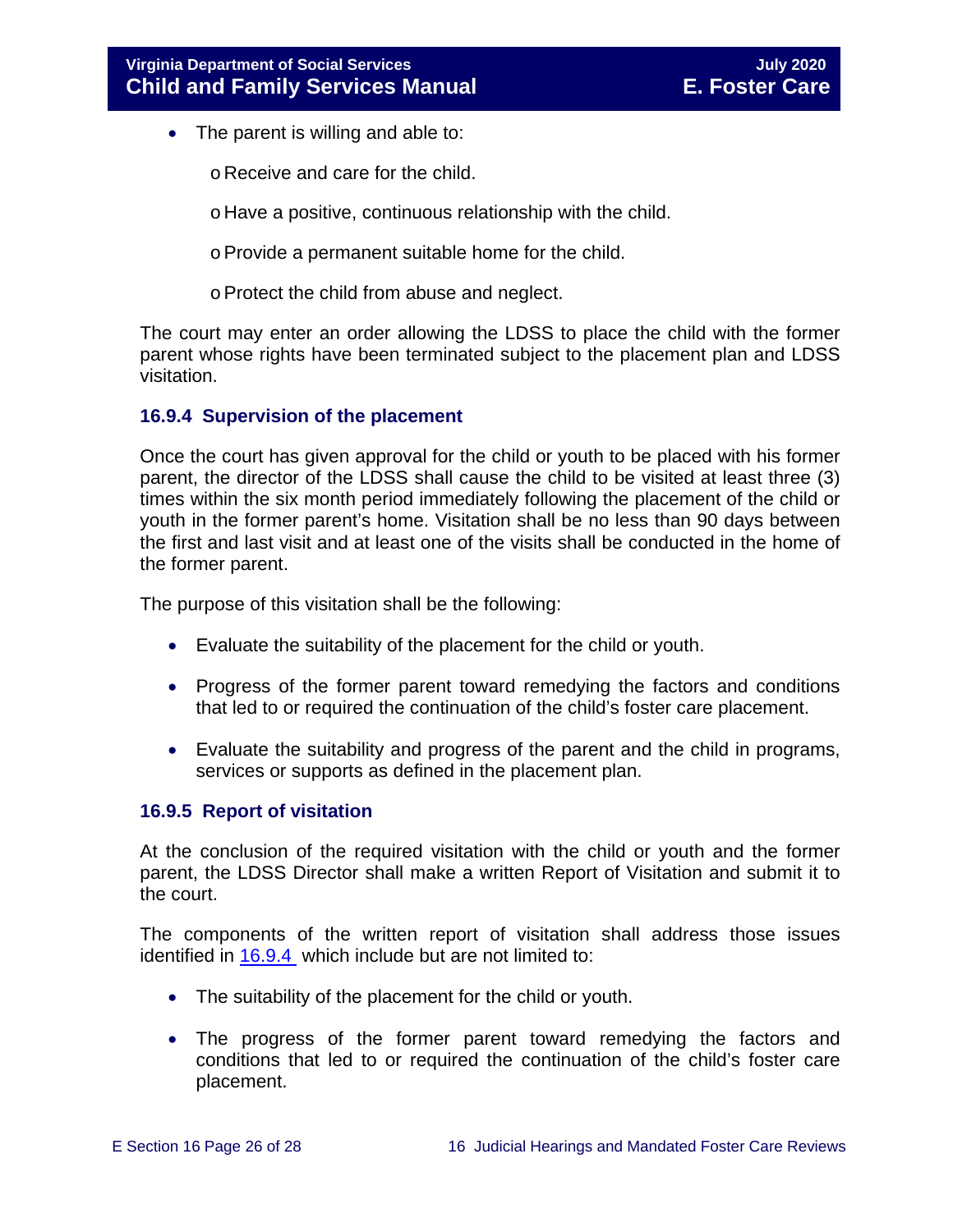• Evaluation of the compliance with programs, services or supports as defined in the placement plan for the parent and the child.

## <span id="page-26-0"></span>**16.9.6 Hearing for restoration of parental rights**

Once the court has received the report of visitation, a hearing date shall be scheduled for the restoration of parental rights with notice of the hearing and a copy of the report provided to the former parent of the child whose rights are the subject of the petition, any other parent who retains legal rights to the child, the child's court appointed special advocate (if appointed) and the child's guardian ad litem. At this hearing, the judge shall consider the following:

- Whether the parent whose rights are to be reinstated agrees to the reinstatement of parental rights.
- That the parent whose rights are to be reinstated has substantially remedied the conditions that lead to or required continuation of the child's foster care placement.
- The age and maturity of the child and if age 14 years or older, if the child consents to the restoration of parental rights.
- If the child is younger than 14 years old, the child's preference in regard to the restoration of parental rights.
- If the restoration of parental rights will present a risk to the child's life, health, or development.
- Evaluate how the restoration of parental rights will affect benefits to the child.
- Other material changes in circumstances, if any, that would impact the restoration of parental rights.

Upon hearing clear and convincing evidence that the restoration of parental rights is in the best interest of the child, the court shall restore the parental rights of the former parent to the child placed in the home.

#### <span id="page-26-1"></span>**16.9.7 Other stipulations for the restoration of parental rights**

At any time prior to the hearing on the restoration of parental rights, the court may revoke its order permitting the placement of the child with the former parent on its own motion, or on the motion of the child's guardian ad litem, or the LDSS.

A petition for restoration of parental rights filed while the child is younger than 18 years of age shall not become invalid because the child reaches 18 years of age prior to the entry of an order restoring parental rights. Any order entered after a child reaches 18 years of age, where the petition was filed prior to the child turning 18